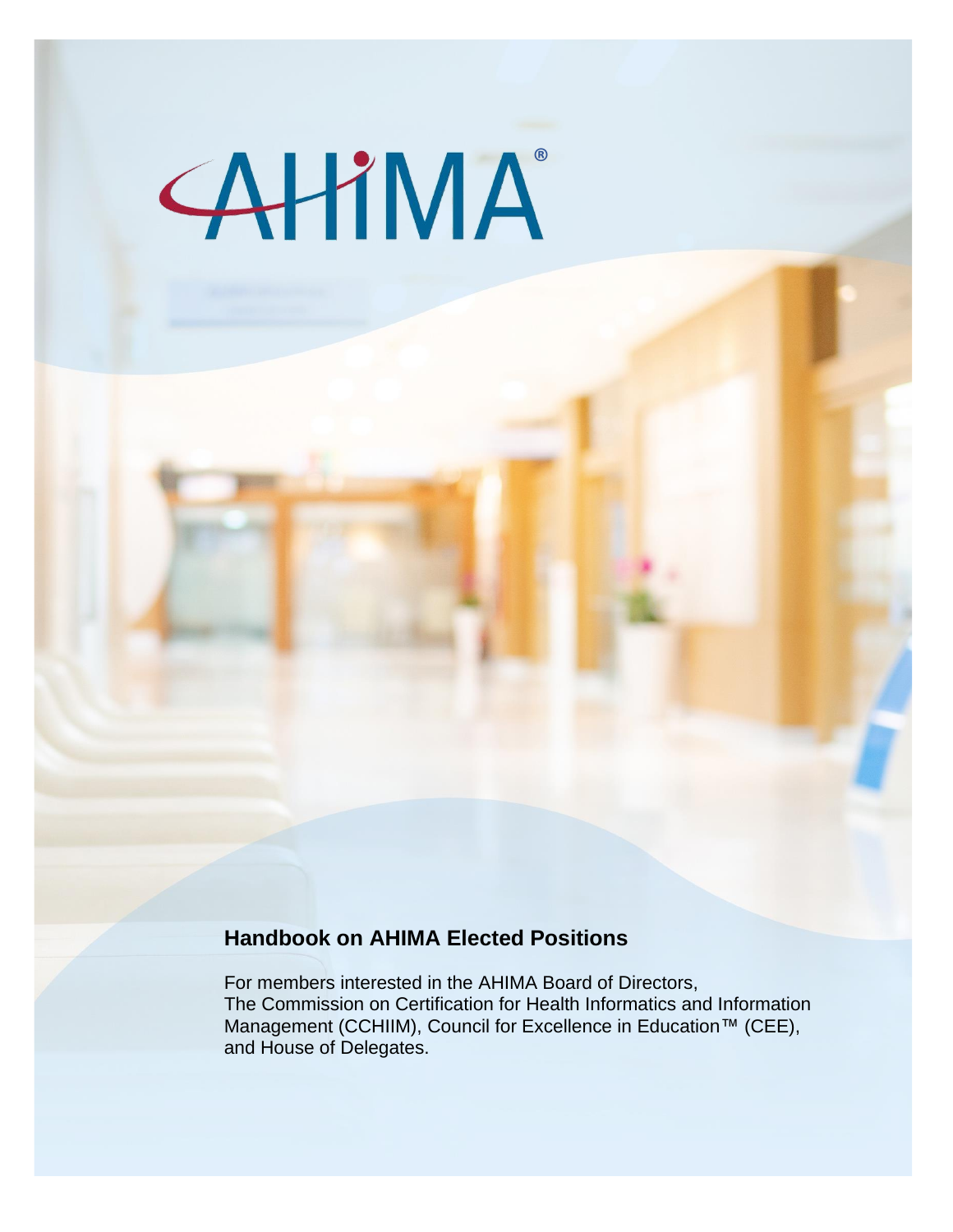**Table of Contents** *(To go to a specific page, hover over the title and then select Control and click)*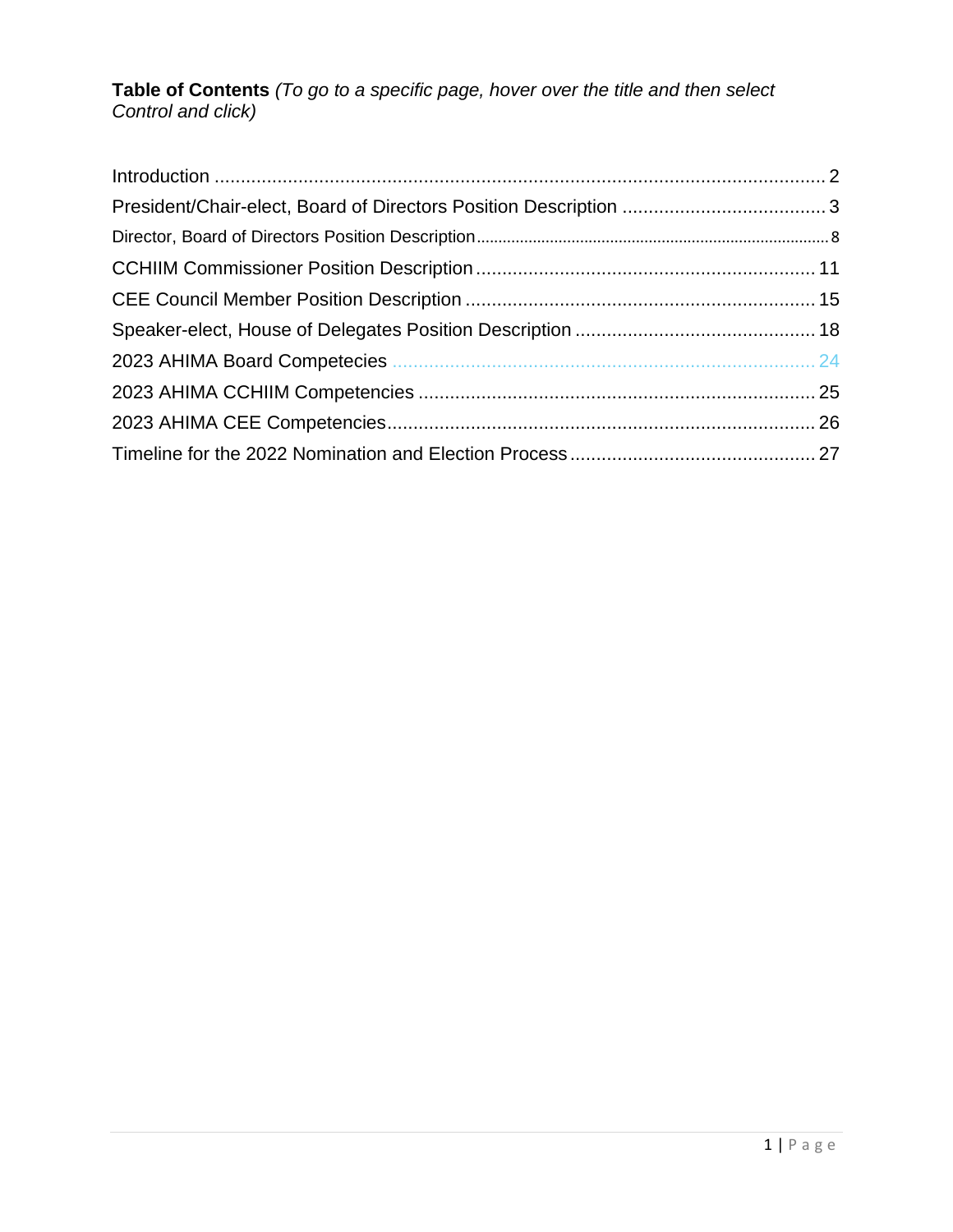#### <span id="page-2-0"></span>**Introduction**

Each year, the AHIMA Nominating Committee seeks members interested in service in an elected position for AHIMA and its entities, CCHIIM, CEE, and House of Delegates. Some of these positions defined in the [AHIMA Bylaws](https://www.ahima.org/media/tjrh4fxz/ahima-bylaws-october-2020.pdf) Amended October 2020

References included are *italicized*:

- AHIMA Board of Directors, President/Chair-elect: Article V. Board of Directors and Article VI. Officers, 6.4 President/Chair
- AHIMA Board of Directors, Director: Article V. Board of Directors
- Commissioner, CCHIIM: Article XI. The Commission on Certification for Health Informatics and Information Management.
- Speaker-elect, House of Delegates: Article VII and 7.6

The [Timeline](https://www.ahima.org/who-we-are/volunteer/timeline-for-elected-positions/?tabid=timeline) for the Nomination and Election Process is available, so you are aware of the deadline dates.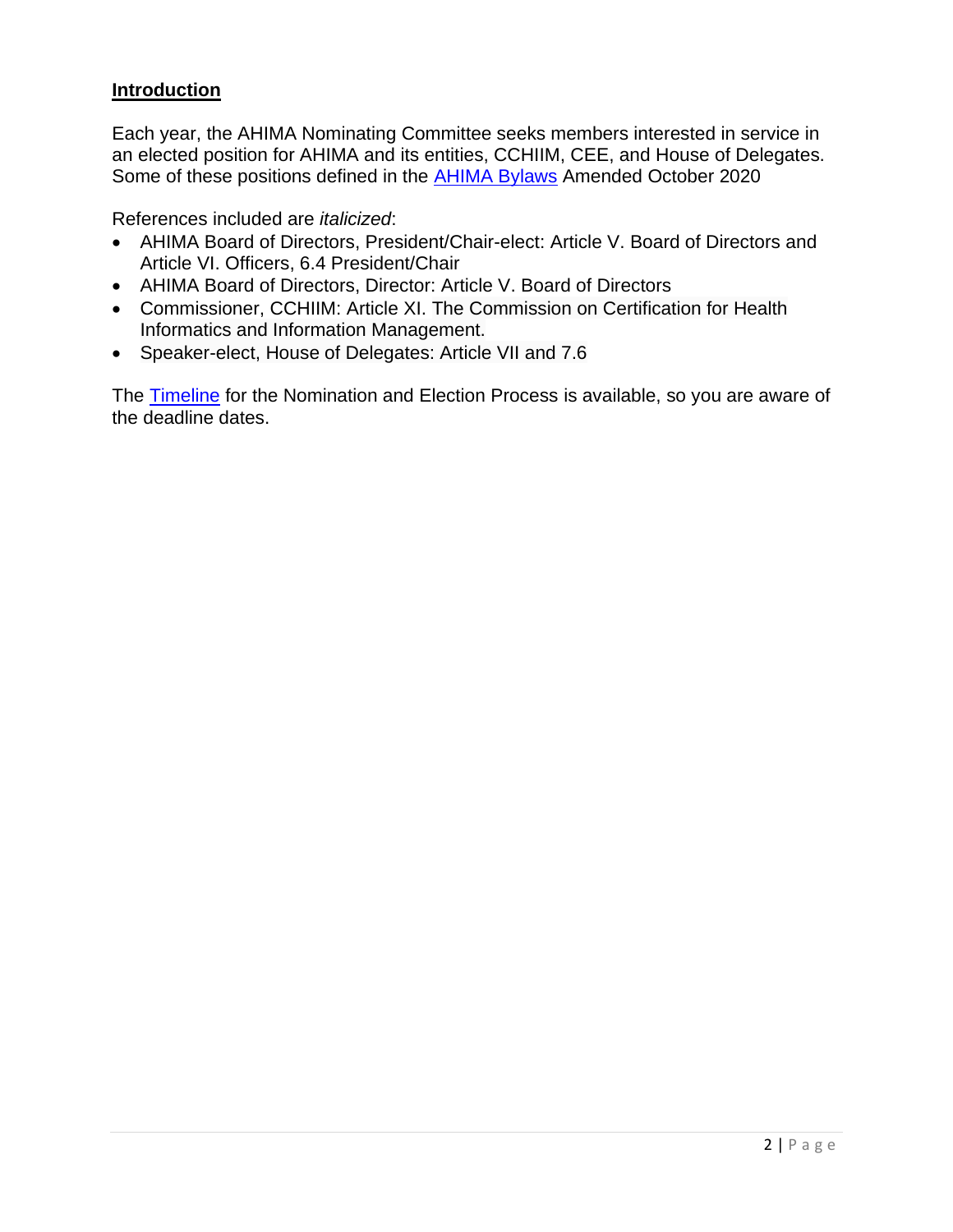

## <span id="page-3-0"></span>**President/Chair-elect, Board of Directors Position Description**

#### **Summary**

The primary responsibility of the American Health Information Management Association (AHIMA) Board of Directors is to set the vision, mission, and strategic direction of AHIMA and to make certain contributions that lead the organization toward the desired performance and assure that it occurs. The Board's specific contributions are unique to its trusteeship role and necessary for proper governance and management. AHIMA is a 30 + million-dollar business for which business-minded, strategic, and innovation people are needed to serve.

The President/Chair is the chief elected officer of AHIMA and presides at all meetings of members, the Board of Directors, and the Executive Committee. The role is a three-year position serving as President/Chair-elect the first year, President/Chair the second, and Past President/Chair the third year.

*Italicized information* below is from the AHIMA Bylaws on the position of President/Chair and Director on the AHIMA Board of Directors.

Members may serve only one term as the President/Chair-elect on the Board of Directors.

#### **Powers and Duties**

*Duties of President/Chair. The President/Chair shall be the chief elected officer of AHIMA. The President/Chair shall preside at all meetings of the members, the Board of Directors, and the Executive Committee. The President/Chair will determine, in consultation with the Chief Executive Officer, the regular agenda of all meetings of the members, the Board of Directors, and the Executive Committee. The President/Chair shall present a report at an Annual Meeting, appoint the chairs and members of committees (unless otherwise specified herein) authorized by the Board of Directors, act as liaison between AHIMA's staff and the Board, and perform such other duties as are inherent in the office of President/Chair or as authorized by the Board of Directors. The President/Chair must be an Active Member of AHIMA as well as an AHIMA-approved certificant.*

*Duties of President/Chair-elect. The President/Chair-elect shall act in place of the President/Chair in the event of the absence of the President/Chair and shall exercise such other duties as may be delegated to the office by the Board.*

#### **Board of Directors Powers and Duties**

*The business and affairs of AHIMA shall be managed by or under the direction of the Board of Directors. The Board of Directors shall hold and exercise all corporate authority and fiduciary duties of AHIMA except as otherwise provided by law, AHIMA's Articles of Incorporation, or these Bylaws. The duties of the Board of Directors in managing AHIMA shall include, but not be limited to, the following:*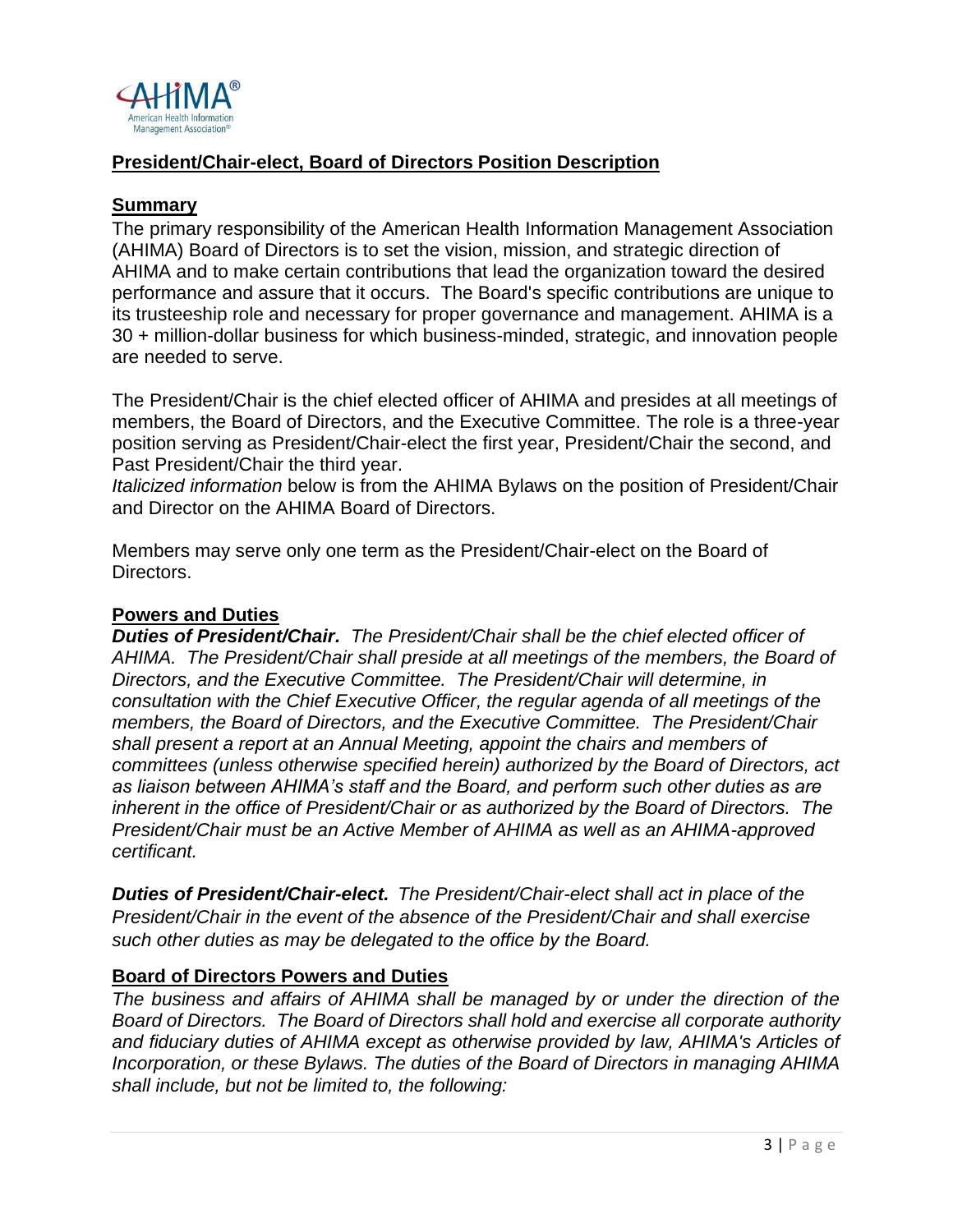- To establish the mission, purposes, goals, and program priorities to be implemented by AHIMA's Chief Executive Officer and staff, through a strategic planning process;
- To ensure that appropriate governance and operational policies have been developed, adopted, and implemented by AHIMA to carry out its mission;
- To determine and set overall policy;
- To advocate the mission, values, accomplishments, and goals of AHIMA to the members and to the public at large;
- To determine, monitor, and strengthen programs that are responsive to the needs of the members and are central to AHIMA's mission;
- To establish fiscal policy, including budget authorization and oversight;
- To develop adequate resources to ensure financial stability for AHIMA's activities;
- To establish, develop, and maintain an effective and responsive corporate structure for AHIMA and its related entities, including but not limited to the creation of new affiliates and integrated commissions;
- To select, retain, support, evaluate the performance of, and discharge the Chief Executive Officer of AHIMA;
- To orient and evaluate the Directors and Officers of the Board of Directors; and
- To render a year-to-date report on the financial status and activities of AHIMA to the House of Delegates at the national conference of AHIMA and a full report to the members.

# **Open Positions**

• One open position

#### **Qualifications**

*The President/Chair must be an Active Member of AHIMA as well as an AHIMAapproved certificant.* Also see the qualifications under Director.

Candidates must demonstrate leadership skills and possess governance and fiduciary experience. The Nominating Committee might seek candidates with certain types of skills or experience to complement those of continuing Directors thereby strengthening the Board's overall ability to govern and represent the interests of our diverse membership. Candidates for President/Chair-elect must demonstrate the ability to effectively chair a Board of Directors and be an accomplished communicator.

As a candidate, you are **required** to complete a Participation Agreement and submit to the AHIMA staff on or before the application deadline. If you do not, you will not be considered for candidacy.

#### **Role and Responsibilities**

#### **President/Chair**

- 1. The role of the President/Chair is to ensure the integrity of the Board's process and to represent the Board to outside parties.
- 2. The President/Chair strives to ensure that the Board behaves consistently with its own rules and those legitimately imposed upon it from outside the organization.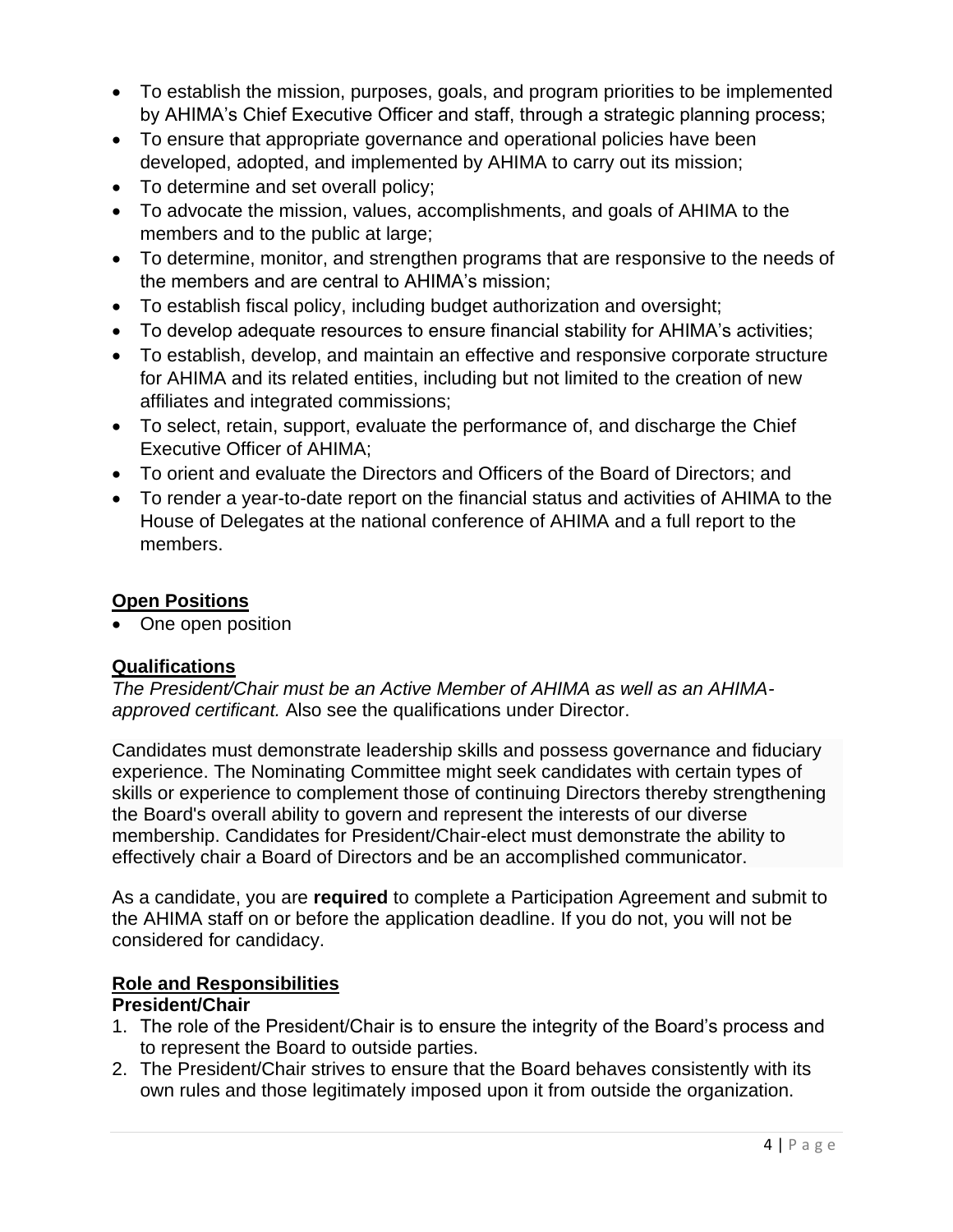- 3. The authority of the President/Chair consists of making decisions on behalf of the Board. This authority extends to all decisions which fall within and are consistent with any reasonable interpretation of Board policies, except where the Board specifically delegates portions of this authority to others.
- 4. Empowered to chair Board meetings with all the commonly accepted power of that position (e.g., ruling, recognizing).
- 5. The President/Chair will represent the Board to outside parties in announcing Boardstated positions and in stating presidential decisions and interpretations within the area delegated to him or her.
- 6. In accordance with the Foundation Bylaws, the President/Chair of the AHIMA Board of Directors shall serve as ex-officio (non-voting) member of the Foundation Board.
- 7. Works closely with the President/Chair-elect to ensure continuity of AHIMA's strategic planning process.
- 8. Shall serve as an ex-officio member of the CEE.

# **President/Chair-elect**

- 1. Act in place of the President/Chair in the event of the absence of the President/Chair.
- 2. Works closely with the President to ensure continuity of AHIMA's strategic planning process.
- 3. In consultation with the President and other Board members and staff, appoints chairs and any members of committees that are outlined in AHIMA Bylaws; Article VIII, Sections 8.1-8.7. (Bylaws; Article XI, Section 2, 2.1 and Section 3.1)
- 4. Oversee the appointment process for the year as President/Chair.
- 5. May serve as a speaker or representative at other association meetings as requested by President/Chair.
- 6. Attends and assists in planning joint Board and council planning meetings, CSA Leadership Symposium, designated regional team meetings, and AHIMA **Conference**

# **Past President/Chair**

- 1. Continues as a member of the Board.
- 2. Mentors future leaders of the Association.
- 3. Serves in leadership positions and undertakes special assignments.
- 4. Represents the Association when called upon by the President/Chair.
- 5. In accordance with CCHIIM Operational Code, the Past President/Chair of the AHIMA Board of Directors shall serve as ex-officio (non-voting) member of the CCHIIM Board along with the CEO and Certification staff.
- 6. Once off the Board, the **previous Past President/Chair** of the AHIMA Board of Directors (the individual that most recently completed the role as Past President/Chair) shall serve as one of two Board appointees to the AHIMA Nominating Committee for a two-year term, beginning the year that they exit the AHIMA Board.

Additionally, the President/Chair-elect serves as a member of the Board of Directors. Information on this role:

# **Qualifications, Board of Directors**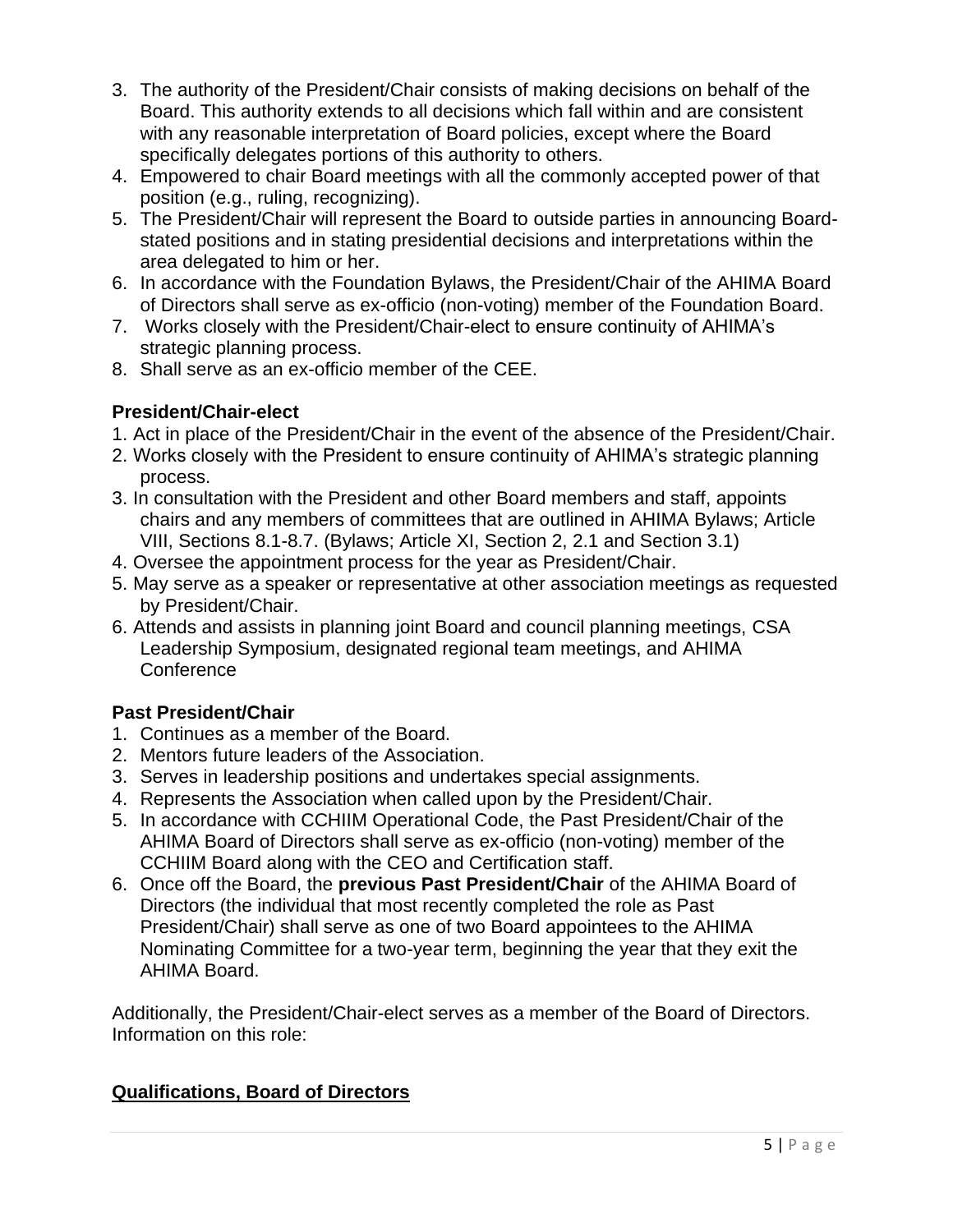*Directors shall be committed to supporting and advancing the mission and purposes of AHIMA. Directors must be Active Members in good standing of AHIMA and a majority of members of the Board of Directors must be AHIMA-approved certificants.* Board members should have:

- Commitment to AHIMA, its mission and the diversity and inclusion statement.
- Knowledge about the programs and goals of the association.
- Capacity to focus that knowledge on decision making that benefits the organization.
- Ability and eagerness to deal with values, vision, and the long-term future of the organization.
- Ability to participate assertively in deliberation.

# **Roles and Responsibilities**

- 1. Governing is the primary work of the AHIMA Board of Directors, which essentially means assuming the leading role, in partnership with the CEO and executive staff, in continuously answering three preeminent questions:
	- a. Where should AHIMA be headed in the future– and what should it become over the long run - to best serve its members and healthcare?
	- b. What should AHIMA be doing now and in the near term to reach goals and maximize its impact?
	- c. How is AHIMA performing in terms of realizing its vision and mission and carrying out its strategic and operational plans?
- 2. The "products" or job contributions of the Board shall be:
	- a. To act as the link between the organization and its "ownership" as trustees to the membership
	- b. To guard the vision and values of the organization, both currently and in the future.
	- c. To serve as liaisons to the Component State Associations to exchange AHIMA strategic information and assist in planning.
		- i. Assignment of four to five CSAs and responsible for attending CSA annual meetings and presenting under the Forward Funding Program.
		- ii. Connect with the CSA President, President-elect and/or CSA central office staff at least quarterly basis, unless a strategic AHIMA initiative demands more communication.
	- d. To oversee governing policies and procedures which, at the broadest levels, address: strategic outcomes, governance process, the Board-CEO relationship, executive limitations, board policy statements, financial oversight, and investment of assets.

# **General Expectations**

- Understands and articulates AHIMA's mission, vision, values, strategies, policies, programs, services, and strengths.
- Performs duties of Board membership responsibly and uphold the values of the Association.
- Suggests possible nominees for the Board, councils, committees, and task forces and submit names of individuals who should be recognized through awards and other forms of recognition.
- Supports an atmosphere in which every member of the Board can actively and fully participate.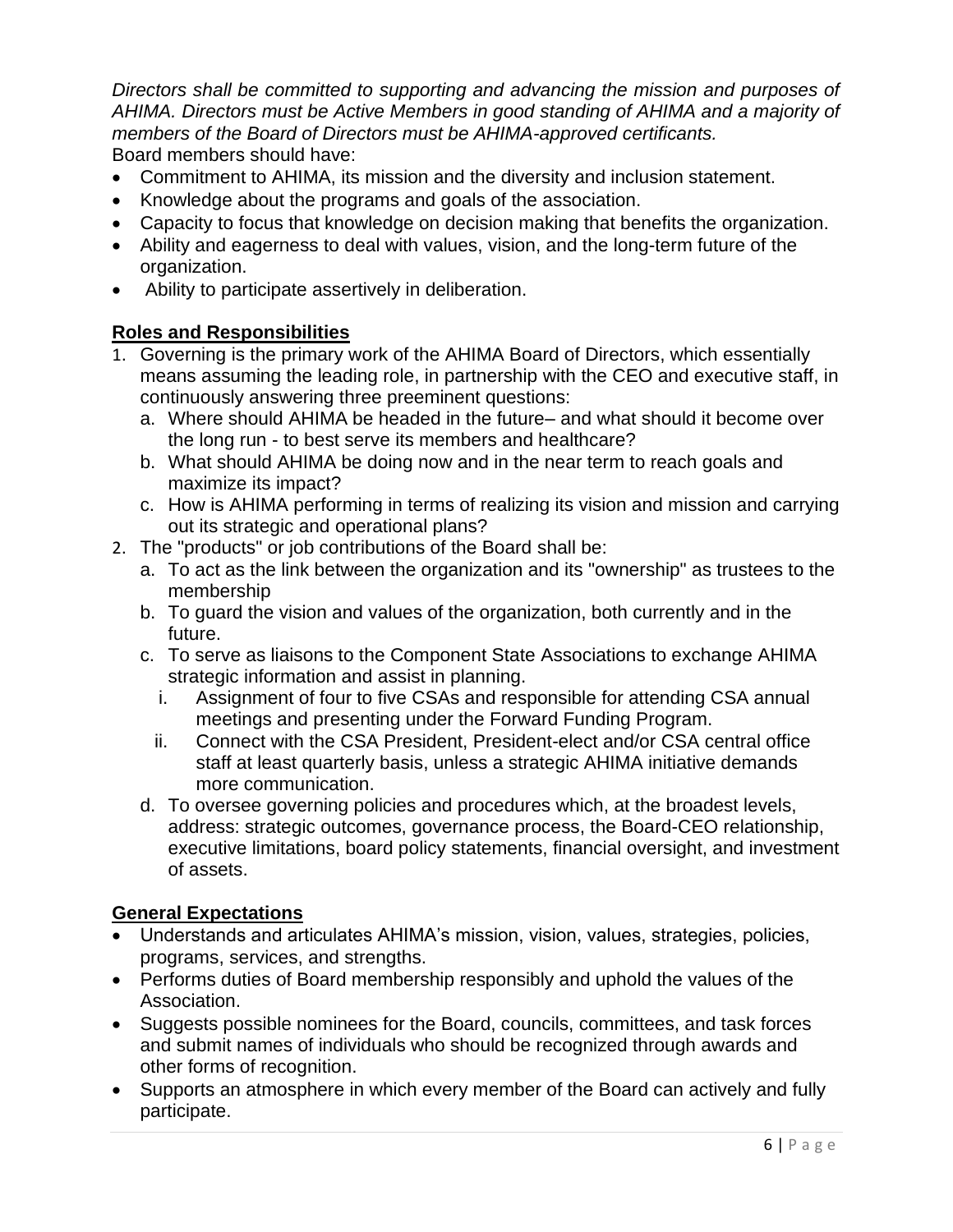- Mentors future leaders of the Association.
- Serves in leadership positions and undertake special assignments willingly and enthusiastically.
- Represents the Association when called upon to do so.
- Becomes informed about and follow relevant trends in healthcare and HIM.
- Refers matters of potential significance to the President and the Chief Executive Officer.
- Expresses opinions for the good of the Association, rather than to advance one's personal agenda.
- Communicates timely
- Prepares for, attends, and actively participate in meetings.
- Avoids conflicts of interest
- Participate as a fiduciary.

# **Time & Travel Commitment**

- Approximately 14 in-person meeting days per year for Board meetings. One is in conjunction with the AHIMA Conference. Additionally, attendance at the AOE Symposium and 13 days for industry events.
- Three Board conference calls, periodic Executive Committee conference calls, monthly Governance Committee conference calls, and monthly 1.5-hour CEE conference calls during the year
- Periodic calls with the CEO and bi-monthly calls with the Board members
- In addition to meetings, 8-10 hours per month individual time for researching information, talking/corresponding with other Board members.

Please see the **[2023 AHIMA Board of Directors Competencies](#page-24-0)** for this list and priority rank of the competencies to assess your competency in each area.

*Italicized information above is from the AHIMA Bylaws on the position of President/Chair and Director on the AHIMA Board of Directors*, [AHIMA Bylaws.](https://www.ahima.org/media/tjrh4fxz/ahima-bylaws-october-2020.pdf)

All nominees are required to complete the [Participation Agreement for Directors](https://www.ahima.org/media/kahfwquf/participation-agreemnt-board-revised-112119.pdf) along with the application. Submit to [profession.governance@ahima.org](mailto:profession.governance@ahima.org) no later than March 31, 2022.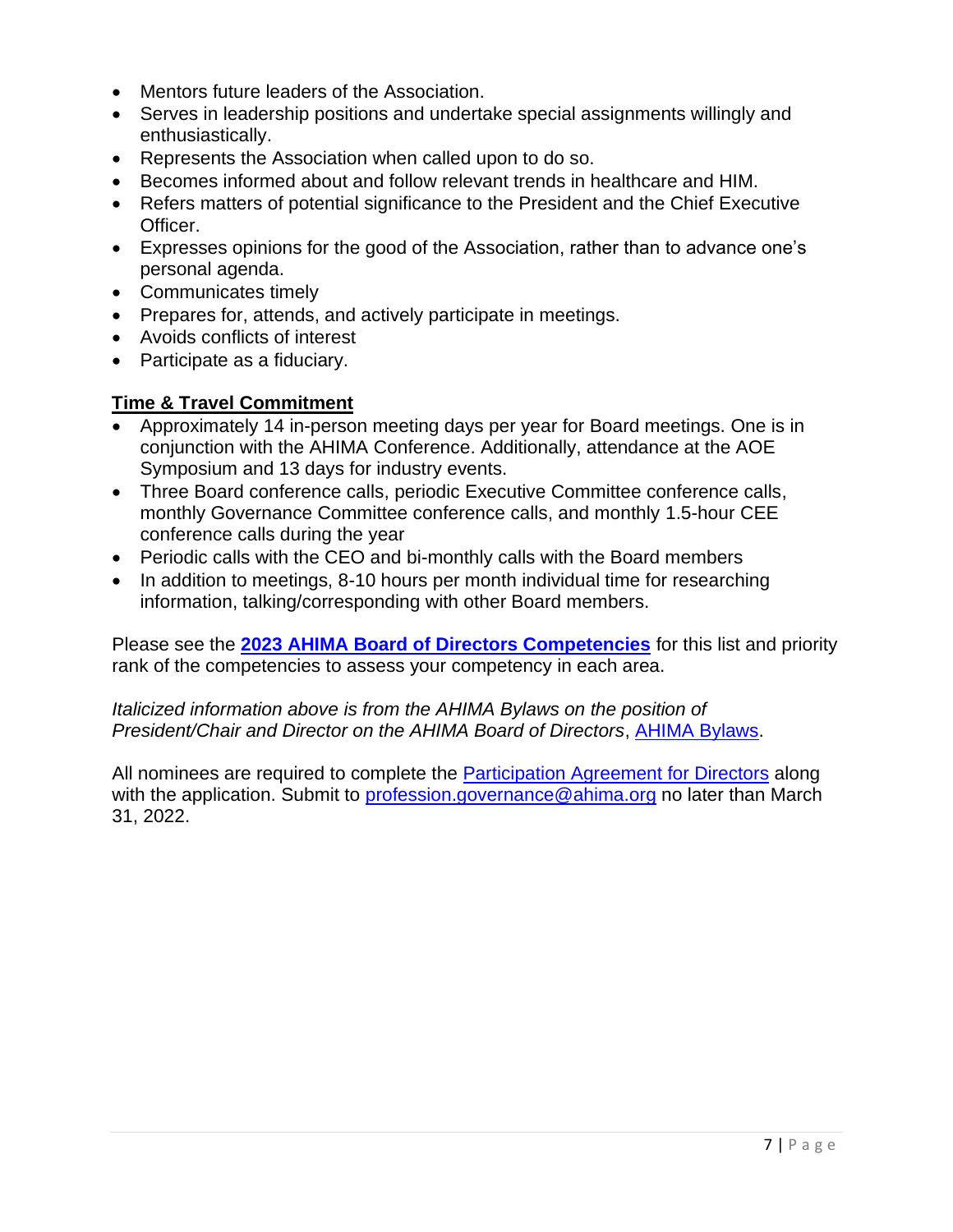#### <span id="page-8-0"></span>**Director, Board of Directors Position Description**

#### **Summary**

The primary responsibility of the American Health Information Management Association (AHIMA) Board of Directors is to set the vision, mission, and strategic direction of AHIMA and to make certain contributions that lead the organization toward the desired performance and assure that it occurs. The Board's specific contributions are unique to its trusteeship role and necessary for proper governance and management. AHIMA is a 30 + million-dollar business for which business-minded, strategic, and innovation people are needed to serve.

Members may serve only one term as a Director on the Board of Directors.

#### **Powers and Duties**

*The business and affairs of AHIMA shall be managed by or under the direction of the Board of Directors. The Board of Directors shall hold and exercise all corporate authority and fiduciary duties of AHIMA except as otherwise provided by law, AHIMA's Articles of Incorporation, or these Bylaws. The duties of the Board of Directors in managing AHIMA shall include, but not be limited to, the following:*

- To establish the mission, purposes, goals, and program priorities to be implemented by AHIMA's Chief Executive Officer and staff, through a strategic planning process;
- To ensure that appropriate governance and operational policies have been developed, adopted, and implemented by AHIMA to carry out its mission;
- To determine and set overall policy;
- To advocate the mission, values, accomplishments, and goals of AHIMA to the members and to the public at large;
- To determine, monitor, and strengthen programs that are responsive to the needs of the members and are central to AHIMA's mission;
- To establish fiscal policy, including budget authorization and oversight;
- To develop adequate resources to ensure financial stability for AHIMA's activities;
- To establish, develop, and maintain an effective and responsive corporate structure for AHIMA and its related entities, including but not limited to the creation of new affiliates and integrated commissions;
- To select, retain, support, evaluate the performance of, and discharge the Chief Executive Officer of AHIMA;
- To orient and evaluate the Directors and Officers of the Board of Directors; and
- To render a year-to-date report on the financial status and activities of AHIMA to the House of Delegates at the national conference of AHIMA and a full report to the members.

#### **Open Positions**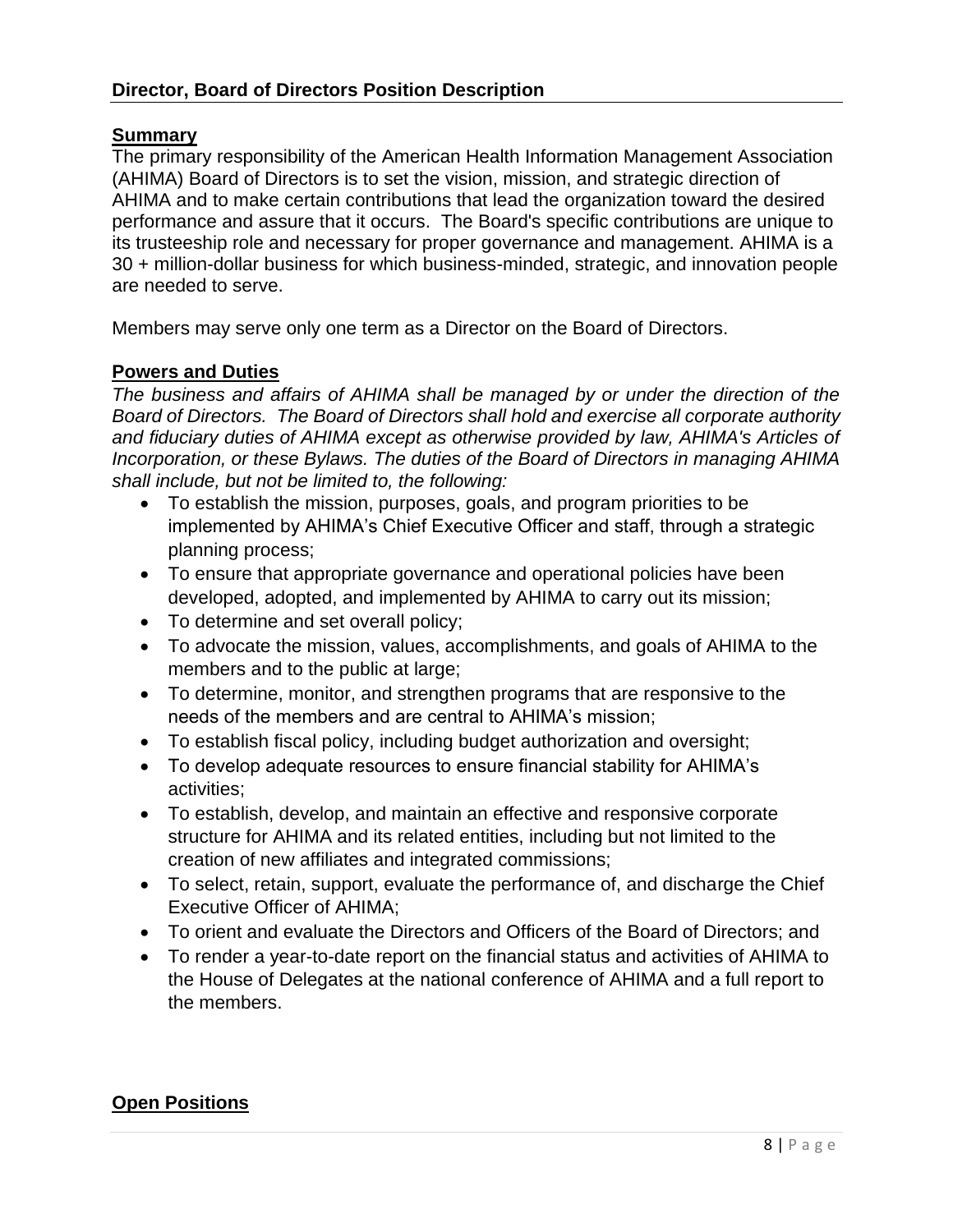• Three open positions

# **Qualifications**

*Directors shall be committed to supporting and advancing the mission and purposes of AHIMA. Directors must be Active Members in good standing of AHIMA and a majority of members of the Board of Directors must be AHIMA-approved certificants.* Board members should have:

- Commitment to AHIMA, its mission and the diversity and inclusion statement.
- Knowledge about the programs and goals of the association.
- Capacity to focus that knowledge on decision making that benefits the organization as a whole.
- Ability and eagerness to deal with values, vision, and the long-term future of the organization.
- Ability to participate assertively in deliberation.

As a candidate, you are **required** to complete a [Participation Agreement for Directors](https://www.ahima.org/media/kahfwquf/participation-agreemnt-board-revised-112119.pdf) form and submit to [profession.governance@ahima.org](mailto:profession.governance@ahima.org) at AHIMA on or before the application deadline. If you do not, you will not be considered for candidacy.

## **Roles and Responsibilities**

- 1. Governing is the primary work of the AHIMA Board of Directors, which essentially means assuming the leading role, in partnership with the CEO and executive staff, in continuously answering three preeminent questions:
	- a. Where should AHIMA be headed in the future– and what should it become over the long run - to best serve its members and healthcare?
	- b. What should AHIMA be doing now and in the near term to reach goals and maximize its impact?
	- c. How is AHIMA performing in terms of realizing its vision and mission and carrying out its strategic and operational plans?
- 2. The "products" or job contributions of the Board shall be:
	- a. To act as the link between the organization and its "ownership" as trustees to the membership
	- b. To guard the vision and values of the organization, both currently and in the future.
	- c. To serve as liaisons to the Component State Associations to exchange AHIMA strategic information and assist in planning.
		- i. Assignment of four to five CSAs and responsible for attending CSA annual meetings and presenting under the Forward Funding Program.
		- ii. Connect with the CSA President, President-elect and/or CSA central office staff at least quarterly basis, unless a strategic AHIMA initiative demands more communication.
	- d. To oversee governing policies and procedures which, at the broadest levels, address: strategic outcomes, governance process, the Board-CEO relationship, executive limitations, board policy statements, financial oversight, and investment of assets.

# **General Expectations**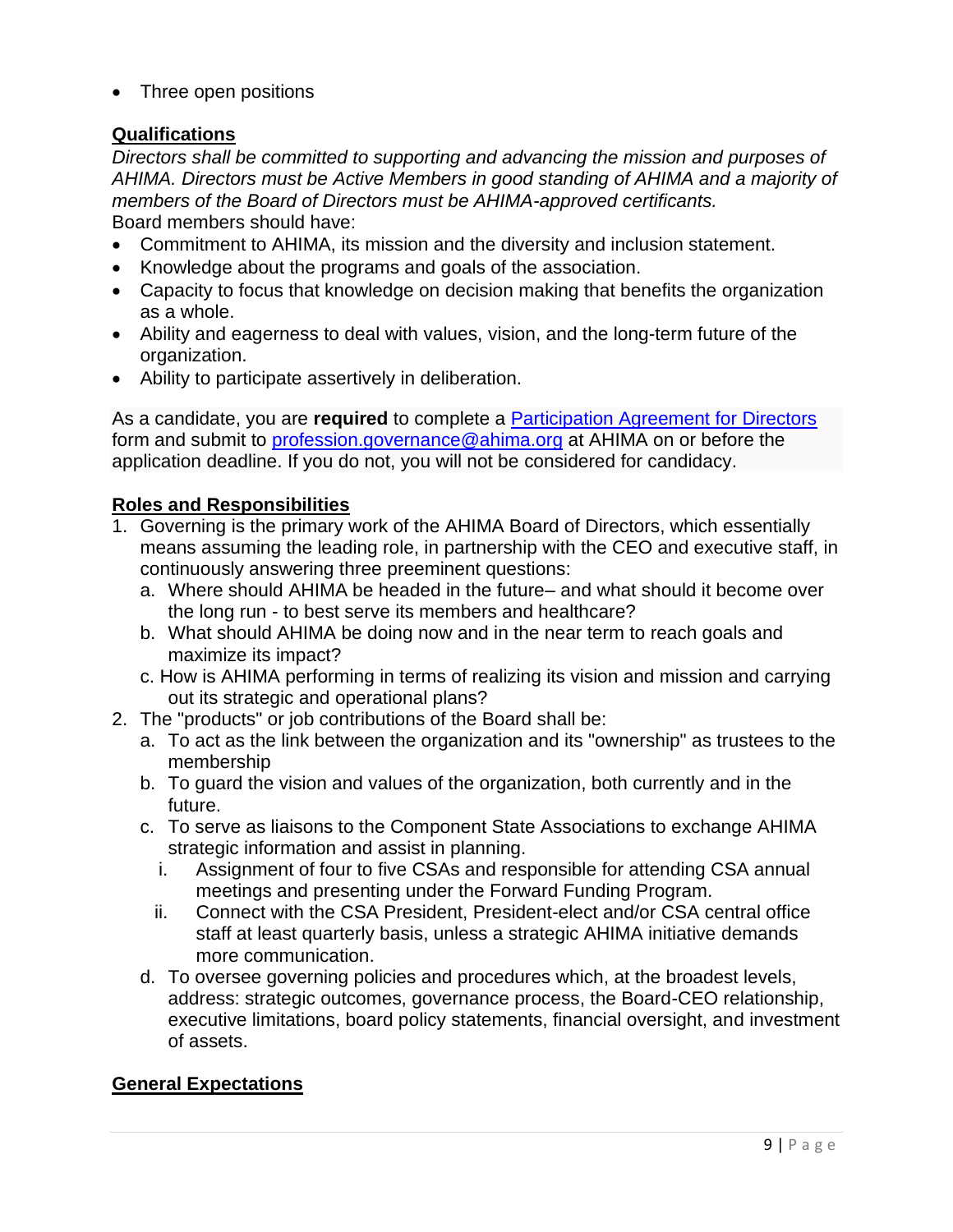- Understands and articulates AHIMA's mission, vision, values, strategies, policies, programs, services, and strengths.
- Performs duties of Board membership responsibly and uphold the values of the Association.
- Suggests possible nominees for the Board, councils, committees, and task forces and submit names of individuals who should be recognized through awards and other forms of recognition.
- Supports an atmosphere in which every member of the Board can actively and fully participate.
- Mentors future leaders of the Association.
- Serves in leadership positions and undertake special assignments willingly and enthusiastically.
- Represents the Association when called upon to do so.
- Becomes informed about and follow relevant trends in healthcare and HIM.
- Refers matters of potential significance to the President and the Chief Executive Officer.
- Expresses opinions for the good of the Association, rather than to advance one's personal agenda.
- Communicates timely
- Prepares for, attends, and actively participate in meetings.
- Avoids conflicts of interest.
- Participate as a fiduciary.

# **Time & Travel Commitment**

- Approximately 14 in-person meeting days per year, including 3 Board meetings. One is in conjunction with AHIMA Conference.
- Approximately 10-15 days for travel and presentation at 4-5 CSA Annual Meetings, depending on the meeting's location.
- Three Board conference calls, possibly monthly conference calls if on a Board **Committee**
- Bi-monthly calls with the President/Chair-elect
- In addition to meetings, 2-4 hours per month individual time for researching information, talking/corresponding with other Board members.

Please see the [2023 AHIMA Board of Directors Competencies](#page-24-0) for this list and priority rank of the competencies to assess your competency in each area.

*Italicized information* above is from the [AHIMA Bylaws](https://www.ahima.org/media/tjrh4fxz/ahima-bylaws-october-2020.pdf) on the role of the Board of Directors and the position of Director on the AHIMA Board of Directors.

All nominees are required to complete **Participation Agreement for Directors** along with the application. Submit to [profession.governance@ahima.org](mailto:profession.governance@ahima.org) no later than March 31, 2022.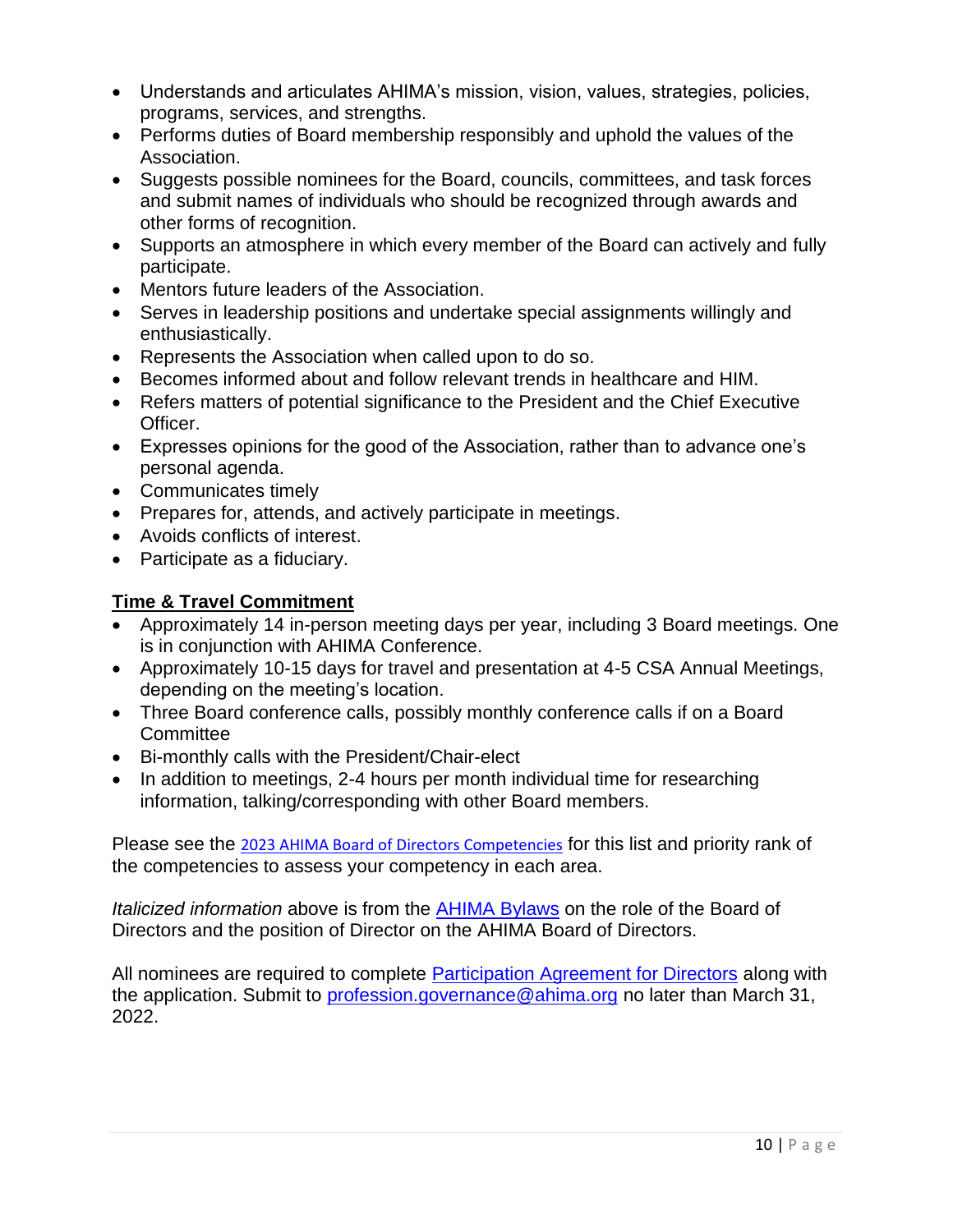

COMMISSION ON CERTIFICATION

#### <span id="page-11-0"></span>**CCHIIM Commissioner Position Description**

#### **Summary**

*The Commission on Certification for Health Informatics and Information Management shall exist to serve the public by establishing, implementing, and enforcing standards and procedures for certification and recertification of health informatics and information management professionals.* They provide strategic oversight of AHIMA certification programs and are empowered with the sole and independent authority in all matters pertaining to both the initial certification and certification maintenance of HIIM professionals and serve a three-year term.

#### **Powers and Duties**

The Commission shall exist as an independent body within AHIMA; however, for tax, fiscal, and other administrative purposes, the Commission shall be considered an AHIMA function. The Commission has sole and independent authority in all matters pertaining to the certification and recertification activities of health informatics and health information professionals. In sponsoring the Commission, AHIMA shall act consistently with the accreditation standards and related requirements of any and all relevant thirdparty accreditation systems. The policies and procedures for the operation of the Commission shall be set forth in the AHIMA Commission on Certification for Health Informatics and Information Management Operating Code and in such other ancillary documents as the AHIMA Board of Directors and the Commission shall deem appropriate.

#### **Open Positions**

- One open position
- Priority for 2022 Nominees: Preferred nominees hold either a CDIP, CHDA or CHPS

#### **Qualifications**

*Any AHIMA Certified Professional who meets all of the following shall be eligible for nomination as an At-large or Representative CCHIIM Commissioner:*

- 1. *Understandings for Nomination and Service*
	- *a. Participation: Potential nominees understand and agree to abide by CCHIIM prescribed standards for participation and conduct as documented in the AHIMA Volunteer Position Summary for Members with respect to all CCHIIM activities.*
	- *b. Ethics and Conduct: Potential nominees are made aware that if appointed or elected must adhere to all CCHIIM governance policies and procedures. This includes, but is not limited to, reviewing, attesting, and signing all CCHIIM documentation with respect to confidentiality, declarations of conflict(s) of interest and dualities, all state and federal laws, and intellectual property rights, as applicable, and as set forth in the CCHIIM Policy & Procedure Manual.*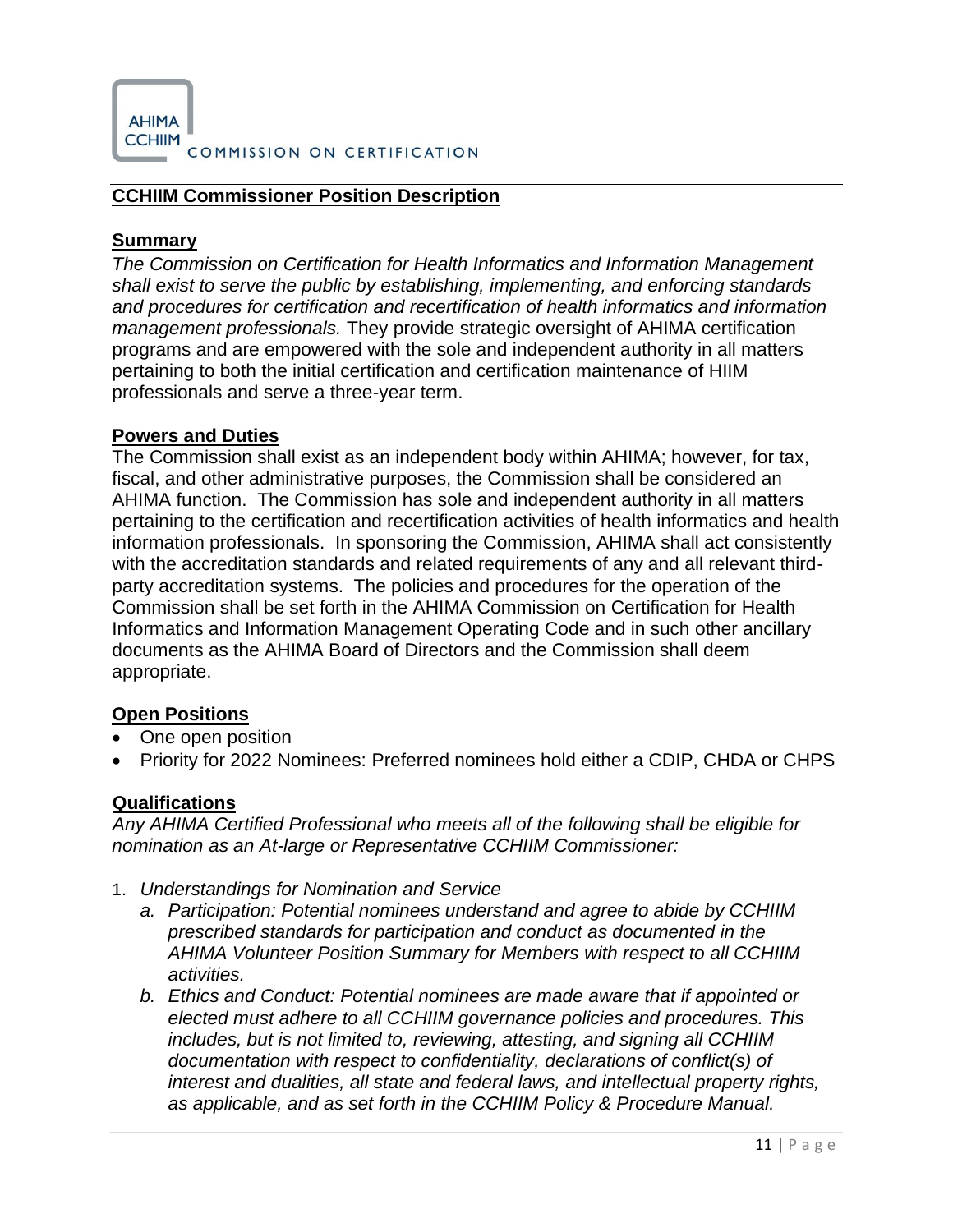- 2. *Requirements for Nomination of Representative and At-large Commissioners (nominees must meet all criteria as defined below):*
	- *a. Health Informatics and Information Management (HIIM) Competence: Currently AHIMA-credentialed in good standing and has been AHIMA certified for a minimum of five years.*
	- *b. Representative commissioners must be current members of AHIMA and maintain membership throughout their service. At-large commissioners are not required to be members of AHIMA.*
	- *c. HIIM-relevant work: Currently performs HIIM-relevant work and has a minimum of five years or more performing HIIM-relevant work.*
	- *d. Leadership Experience: Has documented successful volunteer leadership experience which can be demonstrated through participation in HIIM and other, non-HIIM organizations or associations.*
- 3. *Designations: The specific designation of Representative Commissioners by role, setting, representation, or other classification, if applicable, shall be determined by the AHIMA Board of Directors, and shall be provided to the AHIMA Nominating Committee in advance of their work.*

# **Exclusions to Nomination**

- Any AHIMA Certified Professional who currently performs or represents any of the following exclusions, even though they may meet all the aforementioned requirements, will be deemed temporarily ineligible for nomination to CCHIIM, until such time that the exclusion can be deemed no longer active. Such exclusions must be maintained during the time of service on the CCHIIM.
	- o Currently serves on the AHIMA Board of Directors.
	- o Currently served on the AHIMA Foundation Board.
	- o Currently serves on the Commission on Accreditation for Health Information and Informatics Management Education (CAHIIM) Board of Directors, the Council for Excellence in Education (CEE), or is a paid AHIMA staff member.
	- o Has previously served on CCHIIM.

**Note:** Individuals currently serving their CSA as an officer or in the House of Delegates or serving on a National AHIMA or affiliate volunteer group are eligible for nomination to CCHIIM but must complete their term or put in writing that they will resign from their current position prior to the start of the CCHIIM term. Individuals may not participate in such capacities during their time of service on the CCHIIM.

# **Roles, Responsibilities, and Restrictions**

- *1. Abide by all CCHIIM Understandings for Nomination and Service as referenced in the CCHIIM Operating Code, and further defined in the policies and procedures, always while participating in CCHIIM meetings, when performing CCHIIM work, or when representing CCHIIM publicly.*
- *2. Attend and participate in all CCHIIM meetings or provide notice when unavailable to attend a meeting.*
- *3. Fulfill responsibilities assigned by CCHIIM, including responsibilities related to a committee or task force appointment.*
- 4. *Disclose fully any perceived conflicts of interest or dualities.*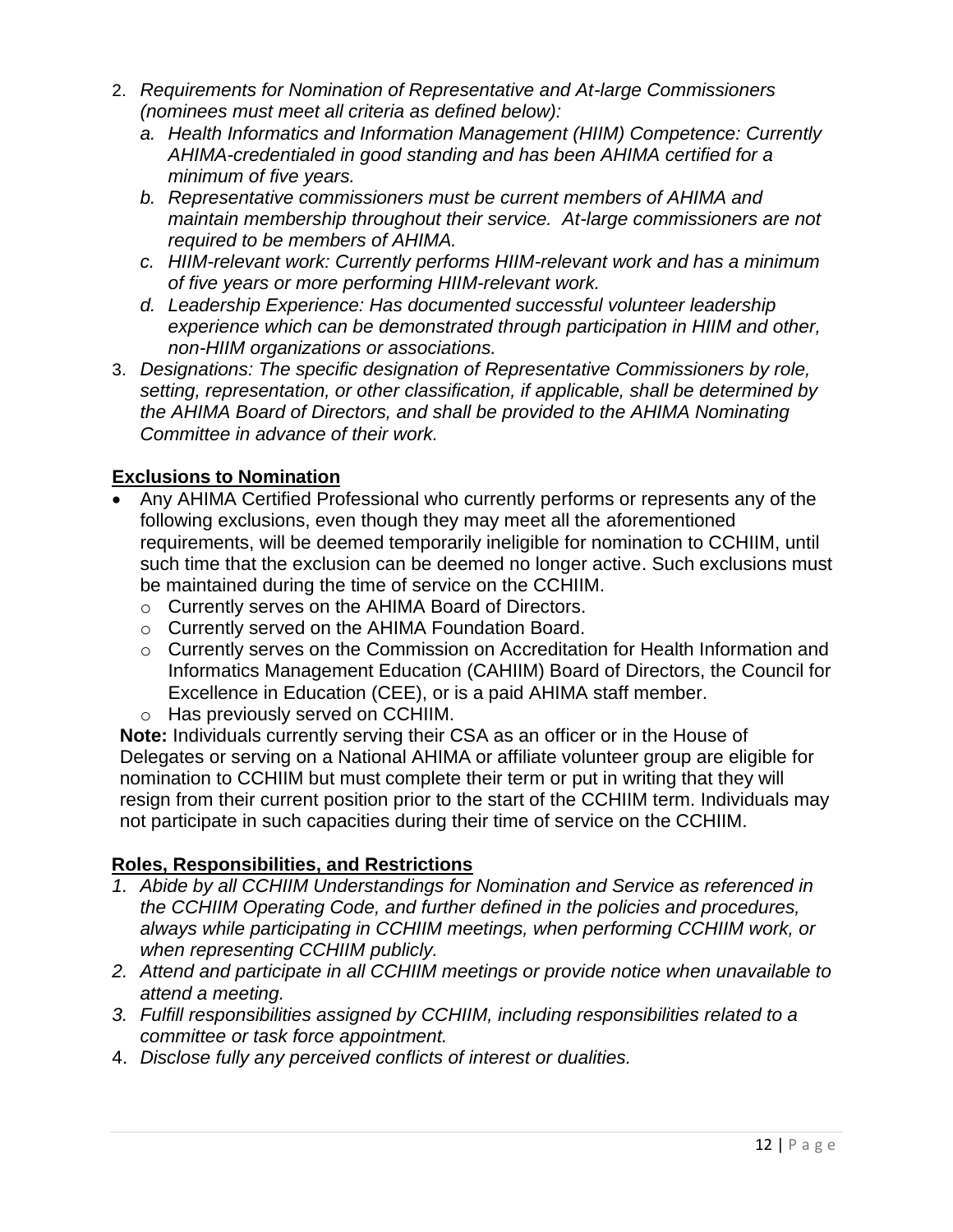## **General Expectations**

*Tenure – all Commissioners shall serve a three (3) year term. Terms commence on January 1st and conclude on December 31st at the end of each Commissioner's respective term. Terms shall be staggered to maintain continuity. Any Commissioner may request to have their term extended. This request shall be submitted to the CCHIIM Nominating Committee. The CCHIIM Nominating Committee will only consider such requests after the AHIMA membership election for representative Commissioners has concluded and all At-large candidate applications have been processed. By recommendation of the Chair and receiving a majority vote of all Commissioners, the extended Commissioners shall be re-appointed for additional one (1) year terms, which must be: A) Consecutive to the original term, and B) Cannot exceed a maximum of two additional one (1) year terms. The total duration of consecutive service to the Commission by any Commissioner cannot exceed five (5) years in total.* 

# **Time & Travel Commitment**

- Potential Commissioners must be available to commit to:
	- $\circ$  Four (4) 1.5-hour meetings
	- $\circ$  2-day meeting (1-2 annually, held virtually or in person)
	- o One (1) 2-hour virtual new member orientation
	- o Take part in sub-committee or workgroup virtual meetings
	- o If elected to an executive level position, attend AHIMA Conference, Assembly on Education Symposium, ICE Conference, and Leadership Symposium (as assigned), and participate in monthly 1-hour Executive Committee virtual meeting

#### **Attributes**

Individuals who are interested in applying for a position on the CCHIIM must possess the following attributes:

- Has documented successful volunteer leadership experience at the Board of Director level (National, Regional, State, or Local), or equivalent. Examples include: Chair, President, Vice President, Director/Commissioner/Board Member, etc. Volunteer leadership experience can be demonstrated through participation in HIIM and other, non-HIIM organizations or associations
- HIM Industry knowledge / experience
	- o Understanding of the healthcare ecosystem and the impact on AHIMA and the HIM profession (including policy and legislation)
	- $\circ$  Experienced in a field or endeavor that contributes to the disciplines that affect AHIMA and the HIM profession (i.e., advocacy, certification, CDI, coding, compliance, corporate management, information technology, privacy and security, public policy, and revenue cycle)
	- o Understanding of members' demographics and needs
- Innovator, change transformation leader
- Strategic thinker; Adept at strategic planning
- Knows the difference between policy decisions and operations, knows how to differentiate the important from the unimportant
- Creative problem solver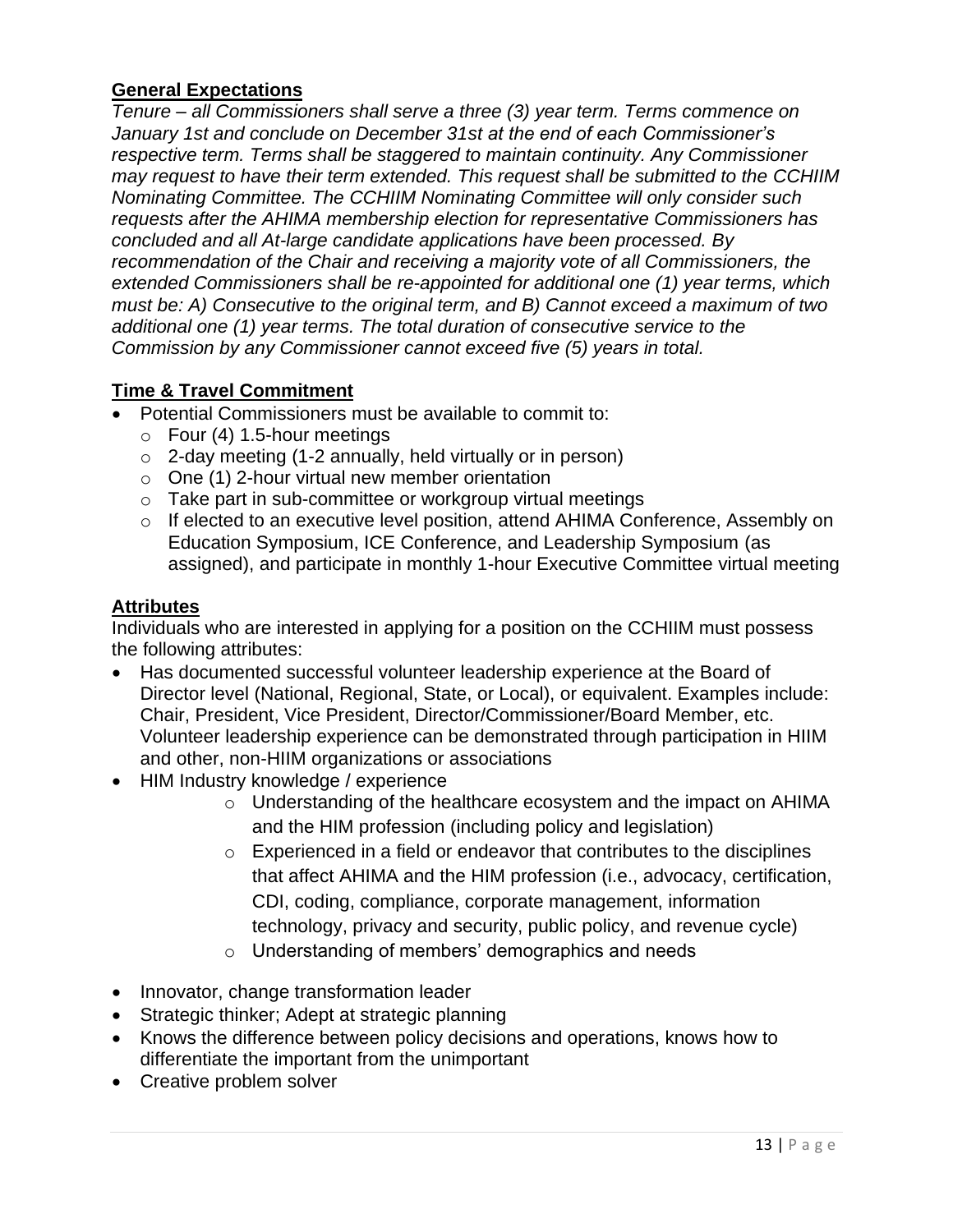- Experience leading and managing teams, ability to work with and be supportive of staff
- Knows how to be a team player: when to listen and when to speak up and ability to work to build consensus through collaboration
- Effective communication and presentation skills
- Ability to work with diverse groups and ideas in a constructive way, respects diversity and fosters inclusion
- Possesses openness, transparency, honesty, is optimistic yet realistic, and subscribes to and practices a high moral standard
- Values personal growth and learning, particularly covering matters confronting the CCHIIM and AHIMA, is personally challenged by what is best for AHIMA and the profession, accepts that the CCHIIM exists to serve the public (not limited to the AHIMA membership), understands the complexity of challenges facing AHIMA
- Able to be decisive and comfortable with large-scale decisions, as well as adapt
- Future thinking (awareness of emerging roles and functions)
- Healthcare industry knowledge (not just HIM)
- Understanding of the role of lifelong learning, continuing education, and workforce/professional development
- Global market perspective in HIM is a plus

Please see the [2023 CCHIIM Competencies](#page-25-0) for this list and priority rank of the competencies to assess your competency in each area.

*Italicized information* in Summary and Powers & Duties is from the [AHIMA Bylaws](https://www.ahima.org/media/tjrh4fxz/ahima-bylaws-october-2020.pdf) on the position of Commissioner on The Commission of Certification for Health Informatics and Information Management.

*Italicized information* in Qualifications, Roles, Responsibilities, and Restrictions, and General Expectations is from the [Commission on Certification for Health Informatics and](https://www.ahima.org/media/gzhdzdbq/cchiim-operating-code-v14-effective-7-21-21.pdf?la=en)  [Information Management \(CCHIIM\) Operating Code.](https://www.ahima.org/media/gzhdzdbq/cchiim-operating-code-v14-effective-7-21-21.pdf?la=en)

More information about [CCHIIM](https://www.ahima.org/certification-careers/certifications-overview/cchiim/cchiim/)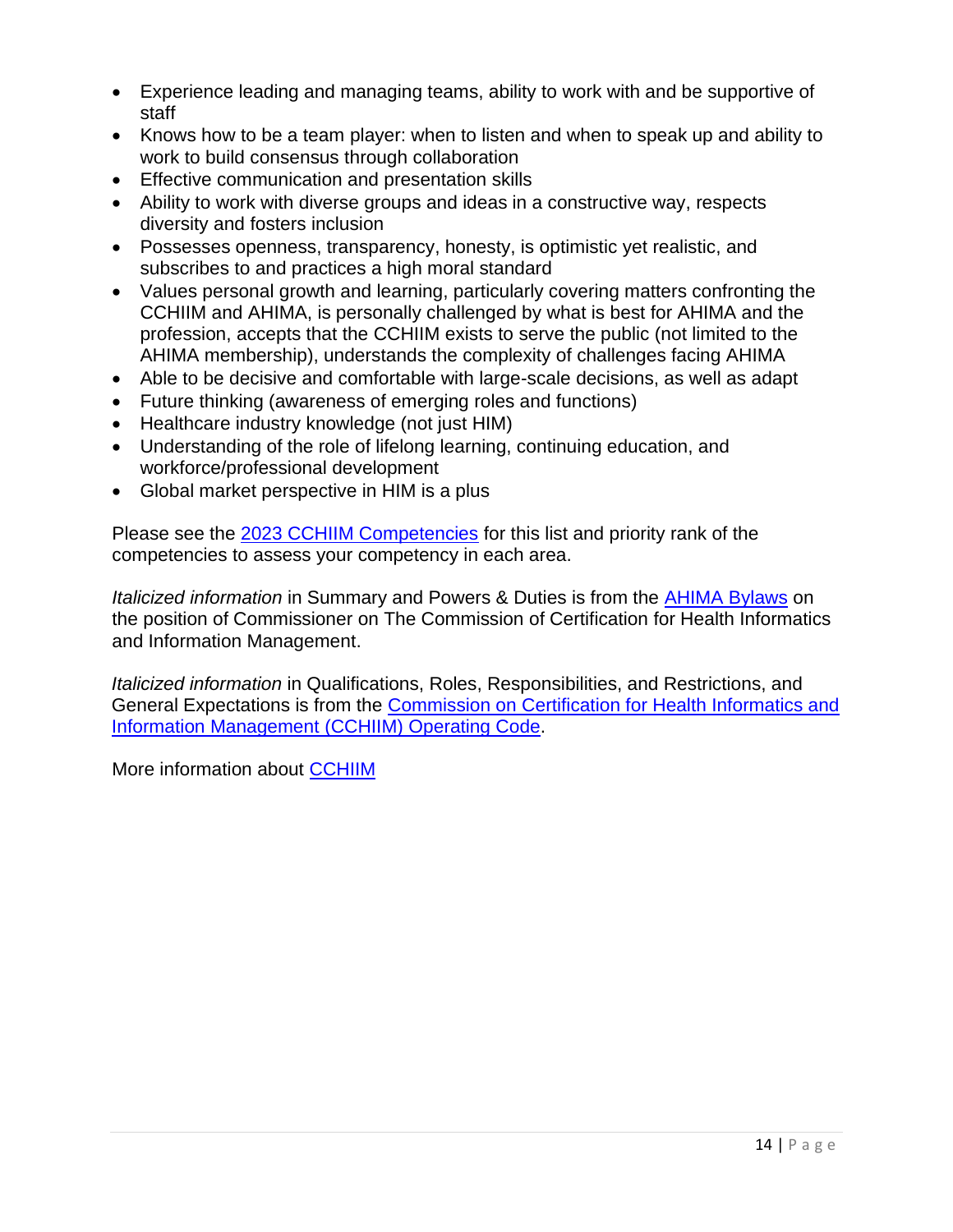

## <span id="page-15-0"></span>**CEE Council Member Position Description**

#### **Summary**

The AHIMA Council for Excellence in Education (CEE) exists to improve and adapt the education strategy for health information and related professions, focused on future opportunities and challenges. It is responsible for fostering support and adoption of new initiatives and improvements to curriculum, credentials, academic programs, and resources. Focus on the changing needs of the students and working professionals and consider innovative ways of providing world class education in HIM.

The CEE council member is a health information professional currently practicing in industry and/or academia. The CEE council member is an Active AHIMA member who abides by the AHIMA code of ethics and performs in a non-biased advisory capacity to ensure academic and workforce alignment in support of AHIMA strategy.

#### **Powers and Duties**

The CEE provides advisement to AHIMA regarding education and workforce. The collective expertise of the CEE is utilized to support the vision, mission and strategies set by the AHIMA Board of Directors in relationship to the alignment of educational and workforce driven skills and competencies. The CEE is responsible for the direction of initiatives and deliverables of the workgroups as determined by AHIMA strategy and support to the Professional Certificate Approval Program.

#### **Open Positions**

- Two open positions
- Members may serve only one term as a council member
- Members serve a three-year term
- CEE is made up of both educators and practitioners. For 2023, we need to elect practitioners as well as educators who teach at the Associate or Masters levels to maintain the Council balance. AHIMA values both perspectives to represent the profession. It's more important than ever that we work together.

#### **Qualifications**

- To qualify for placement on the ballot, the individual must be a Professional member.
- All applicants should be able to demonstrate prior leadership skills and experience that reflect the CEE attributes.
- The Nominating Committee may seek candidates with certain types of skills or experience to complement those of continuing CEE Members thereby strengthening the CEE's overall ability to represent the interests of academic and workforce stakeholders
	- o Current CEE: 12 Council members; 8 educators, 4 practitioners

#### **Exclusion to Nomination**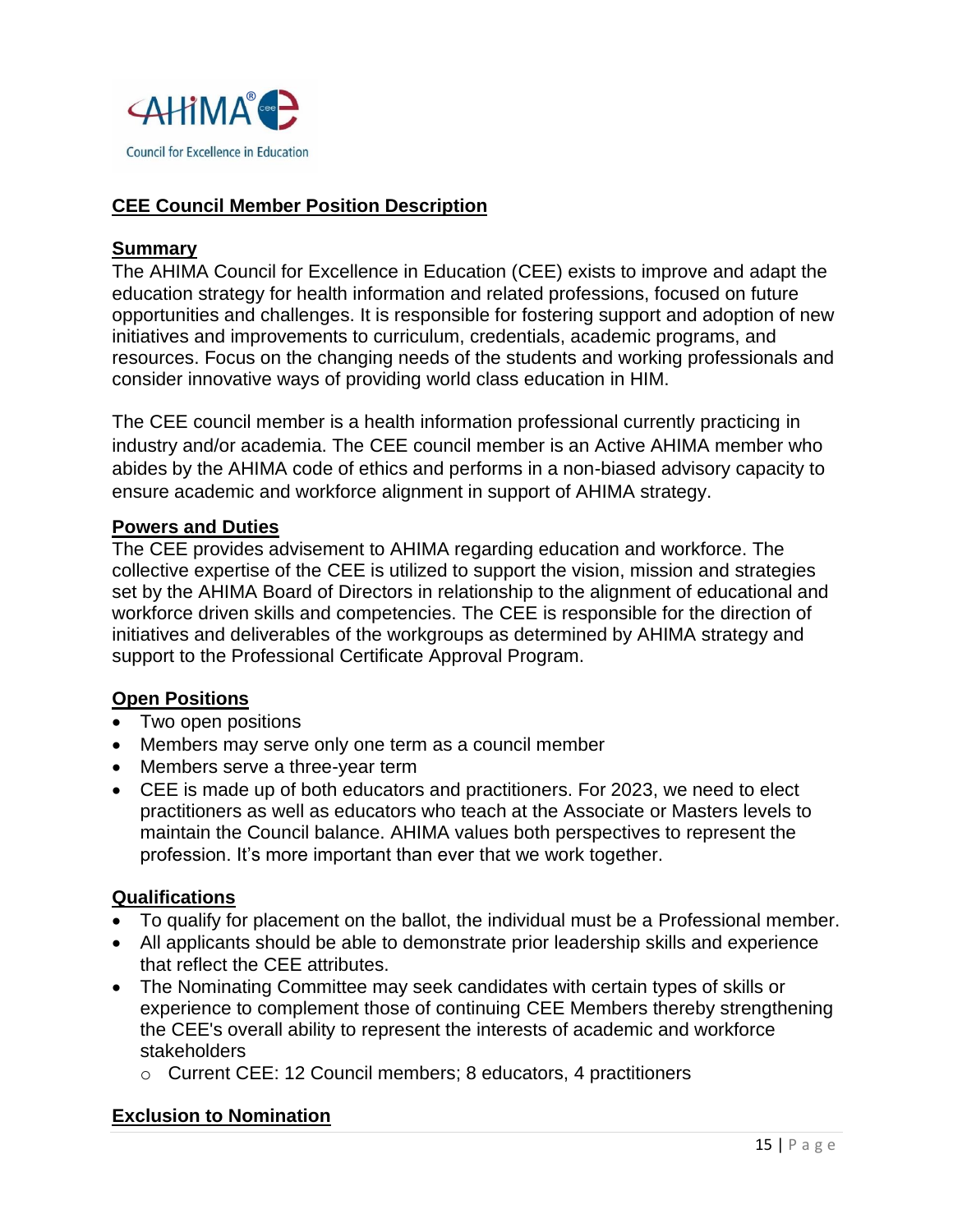- *Council members may not serve in a position for their CSA as an officer or in the House of Delegates while serving their term on the CEE.*
- *Council members may not serve in a position on a National or International AHIMA or affiliate volunteer group while serving their term on the CEE.*
- *Council members may not serve in a position for CCHIIM, CAHIIM, or any related commissioned or council activities.*
- Council members may not serve in any capacity that might give the appearance of conflict of interest.
- Council members may not serve on the AHIMA Board of Directors or the AHIMA Foundation Board.
- Council members may not have previously served on the CEE.

# **Roles and Responsibilities**

- *Understand and articulate the AHIMA Mission and Vision to ensure the CEE sets initiatives and deliverables aligned to AHIMA strategic objectives.*
- *Abide by the AHIMA Code of Ethics. A strict requirement is to accept the AHIMA Participation Agreement for Volunteers*
- *Discuss and deliberate any recommendations that come to the council and support the final decisions of the Council*
- *Maintain the confidentiality of discussions in meetings and only communicate and disseminate information approved by the Council*
- *Perform duties of the CEE responsibly and uphold the values of AHIMA and the CEE.*
- *Support an atmosphere in which every member of the CEE can actively and fully participate.*
- *Mentor future academic stakeholder leaders.*
- *Serve in leadership positions and undertake special assignments willingly and enthusiastically.*
- *Represent the CEE when called upon to do so.*
- *Refer matters of potential significance to the Chair of the CEE, or designated staff liaison.*
- *Bring goodwill and assume positive intent during deliberations*
- *Express opinions for the good of the CEE, rather than to advance one's personal agenda*
- *Communicate between regularly scheduled meetings, by participating in conference calls, correspondence or via technology tools that enhance collaborative contributions (SharePoint, BoardEffect collectively or as part of a team.*
- *Reply to correspondence promptly*
- *Utilize BoardEffect for Council business and SharePoint for workgroup efforts*
- *Suggest possible nominees for the councils, workgroups, and task forces.*
- *If available, attend the Assembly on Education Symposium held annually at their own or their employer's expense.*
- *Adhere to travel and expense guidelines and procedures if applicable.*

# **General Expectations**

*Council members are expected to participate in:*

• *One CEE Annual Meeting (virtual or in-person) typically held in the first quarter*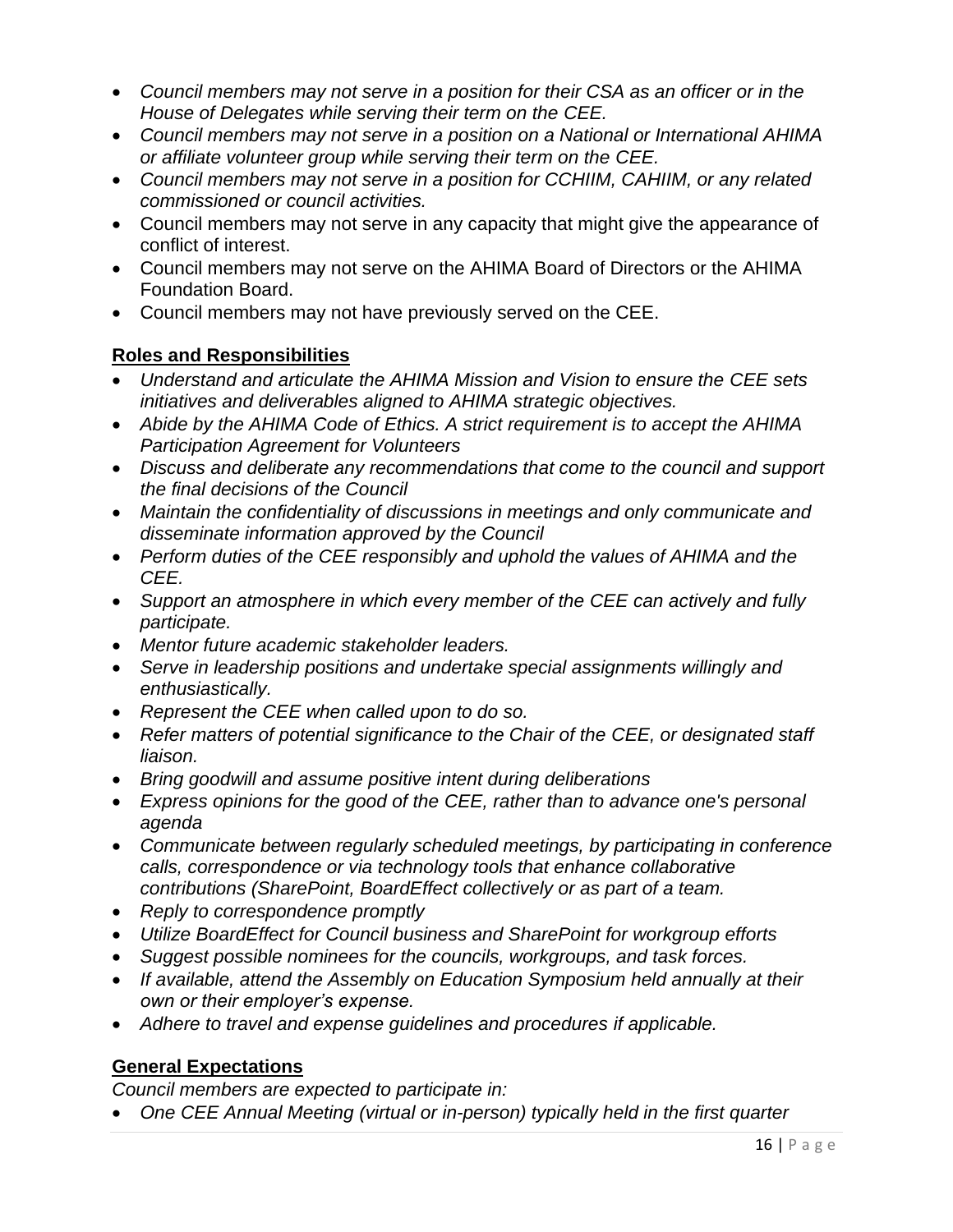- *Scheduled virtual meetings at a date and time established by the members of the Council*
- *Assembly on Education Symposium (if available, at own expense)*
- *Ad-hoc workgroup and/or task force meetings*
- *Prepare for and participate in CEE and other meetings by previewing the agenda and meeting materials*
- *Ask timely and substantive questions at the CEE, workgroup, and other meetings consistent with your conscience and convictions, while supporting the majority decision on issues decided by the CEE*
- *Maintain confidentiality of the CEE deliberations as indicated and speak for the CEE only when authorized to do so*
- *Avoiding Conflicts:*
	- o *Serve AHIMA and the CEE rather than any special interest group or constituency*
	- o *Avoid even the appearance of a conflict of interest that might impact the CEE and disclose any possible conflicts to the CEE in a timely fashion*
	- o *Maintain independence and objectivity and do what a sense of fairness, ethics, and personal integrity dictate*
	- o *Understand fully, comply with, and adhere to the terms and spirit of the AHIMA's conflicts of interest and dualities and confidentiality and nondisclosure agreements*

# **Time & Travel Commitment and Term of Office**

- Council members are elected or appointed to serve a 3-year term.
- Council members must participate in scheduled virtual meetings and attend the annual meeting as indicated above.
- Council members may also serve as a liaison or chairperson for CEE workgroups and/or may be required to participate in workgroup virtual meetings.
- Council members may represent the CEE on AHIMA workgroups and/or on special taskforces as assigned.
- Council members' time commitment varies depending on the needs of the Council and workgroups but is estimated to be 8-10 hours per month.

#### **Attributes**

- HIM Industry knowledge / experience
- Maintains knowledge and understanding of emerging trends in education, workforce, and healthcare (future thinking)
- Understands the role of lifelong learning
- Recognizes that organizational and system changes are inevitable
- Solutions-oriented
- Innovator, change transformation leader
- Strategic thinker; Adept at strategic planning
- Knows the difference between governance and management, knows how to differentiate the important from the unimportant
- Creative problem solver
- Experience leading and managing teams, ability to work with and be supportive of staff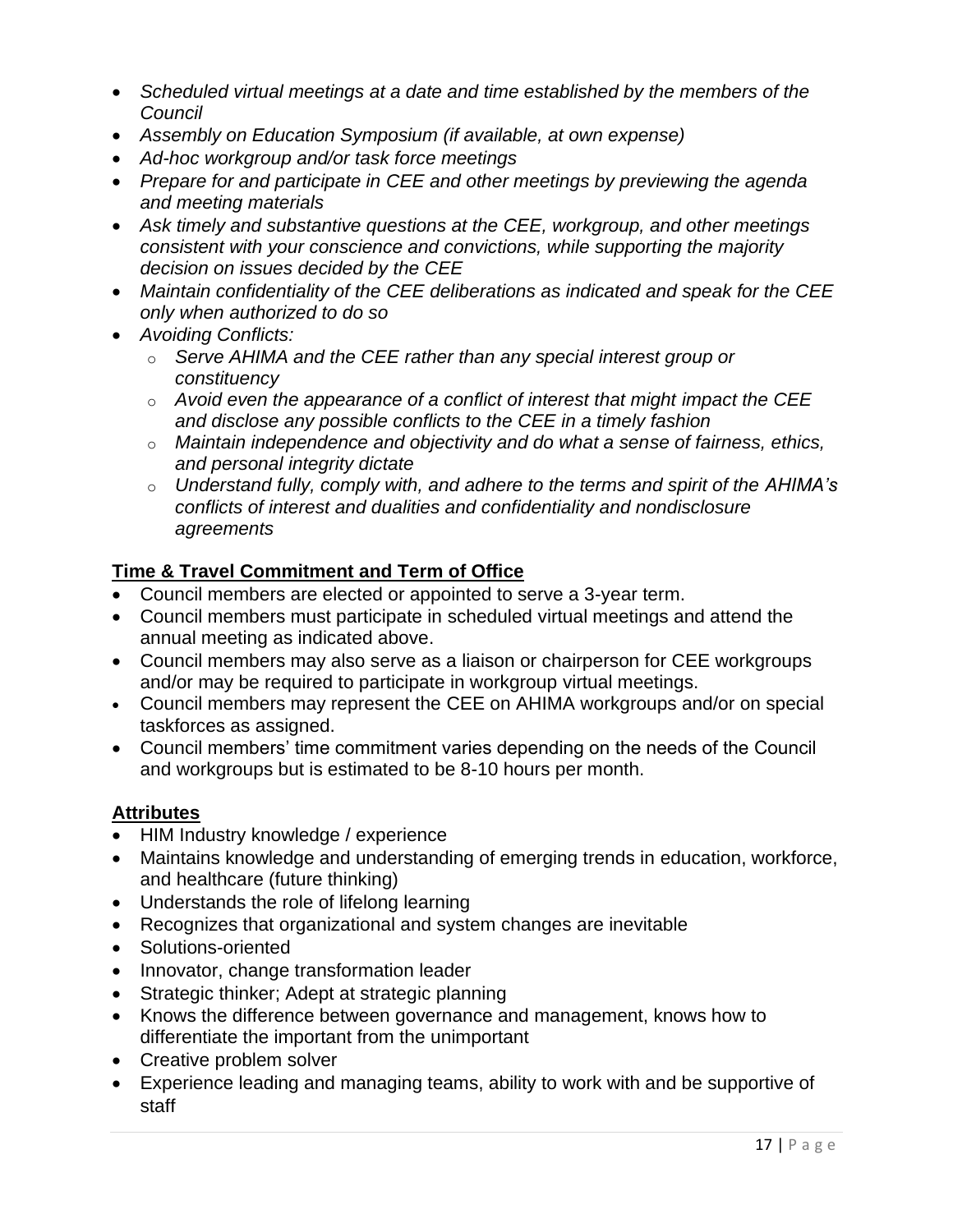- Knows how to be a team player: when to listen and when to speak up and ability to work to build consensus through collaboration
- Effective communication and presentation skills
- Ability to work with diverse groups and ideas in a constructive way, respects diversity and fosters inclusion
- Possesses openness, transparency, honesty, is optimistic yet realistic, and subscribes to and practices a high moral standard
- Values personal growth and learning, particularly covering matters confronting the Board and AHIMA, is personally challenged by what is best for AHIMA and the profession, accepts that the Board has the authority and that the individual Board members have none, understands the complexity of challenges facing AHIMA
- Able to be decisive and comfortable with large-scale decisions as well as adapt

Please see the [2023 CEE Competencies](#page-26-0) for this list and priority rank of the competencies to assess your competency in each area.

*Italicized information above is from the CEE Policies and Procedures.*



# <span id="page-18-0"></span>**Speaker-elect, House of Delegates Position Description**

# **Summary**

*The House of Delegates shall have a Speaker, whose function shall be to preside at any meeting of the House of Delegates and to serve as the primary liaison between the House of Delegates and the Board of Directors. The Speaker must be an Active Member of AHIMA, an AHIMA-approved certificant, and a current or previous member of the House of Delegates. The Speaker shall serve, ex officio with vote, as a member of the Board of Directors. The Speaker shall not be eligible for election as an Officer of the Board of Directors while serving as Speaker.* 

*The House of Delegates shall elect annually a Speaker-elect. The Speaker-elect must be an Active Member of AHIMA, an AHIMA-approved certificant, and a current or previous member of the House of Delegates. The Speaker-elect shall act in place of the Speaker in the event of the absence of the Speaker and shall exercise such other duties as may be delegated to the office by the House of Delegates. The Speaker-elect shall assume the office of the Speaker upon the expiration of the Speaker's term of office or in the event of a vacancy in the office.*

# **Powers and Duties**

*The House of Delegates shall have primary responsibility and authority for establishing the position of AHIMA and taking action on the following matters:*

- *a. The standards governing the health information management profession, including:*
	- *the AHIMA Code of Ethics*
	- *Standing rules of the House of Delegates*
	- *Development of positions and best practices in health information management*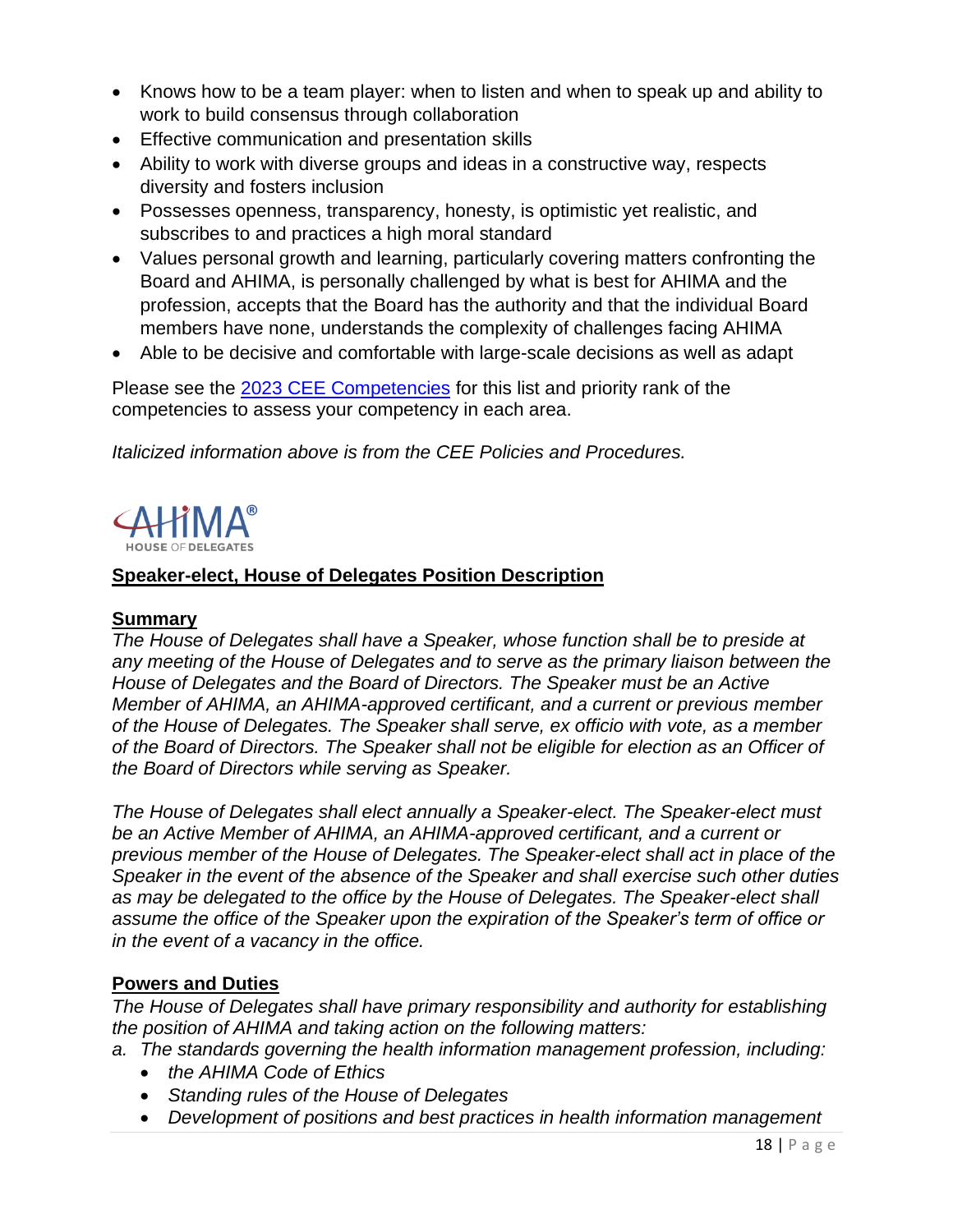- *b. Election of six (6) members of the AHIMA Nominating Committee in accordance with the process set forth in the AHIMA Policy and Procedure Manual.*
- *c. Any other matters put before the House of Delegates by the AHIMA Board of Directors for final consideration and action.*

# **Open Positions**

- One open position
- Two-year term; first year as Speaker-elect, second year as Speaker

# **Qualifications**

- Active member
- AHIMA-approved certificant
- Current or previous member of the House
- Demonstrate leadership skills and experience commensurate with leading the House, the body that governs the profession.
- Members may serve only one term as a Speaker-elect of the House of Delegates.
- If elected, the person must resign as a member of the House and/or CSA officer.
- The Speaker-elect is unable to hold a position on the CSA Board or delegate during term of office as Speaker-elect and Speaker of the House.

# **Roles and Responsibilities**

- Participates as a member of the House in all meeting and electronic dialogues.
- Prepares for office by being familiar with House materials and participates in House of Delegates activities.
- Develops the work plan and agendas for meetings as webinars as designated in conjunction with the Speaker.
- Presides over the House Leadership Team developing agenda content and program of work in conjunction with the House Leadership co-chair. The team:
	- o Serves as a steering committee consisting of one (1) delegate from each CSA.
	- o Ensures effective HoD operations through alignment with strategy.
	- o Fosters the overall delegate experience and provides oversight of task force progression.
- Presides over the quarterly House Forum identifying topics, developing agenda content and program of work.
- Ensures democratic process at House meetings by following AHIMA Bylaws and parliamentary process.
- Refers all motions from House meetings to the appropriate organizational units.
- Serves as a moderator for electronic dialogues in the House communication platform.
- Provides support and closely works with the Speaker in order to ensure continuity from one year to the next by maintaining routine communication.
- Delivers incoming Speaker address at the annual House meeting.
- Ensures orientation of incoming delegates and oversees development of orientation materials.
- Participates in AHIMA Board of Directors meetings and conference calls as invited, excluding voting.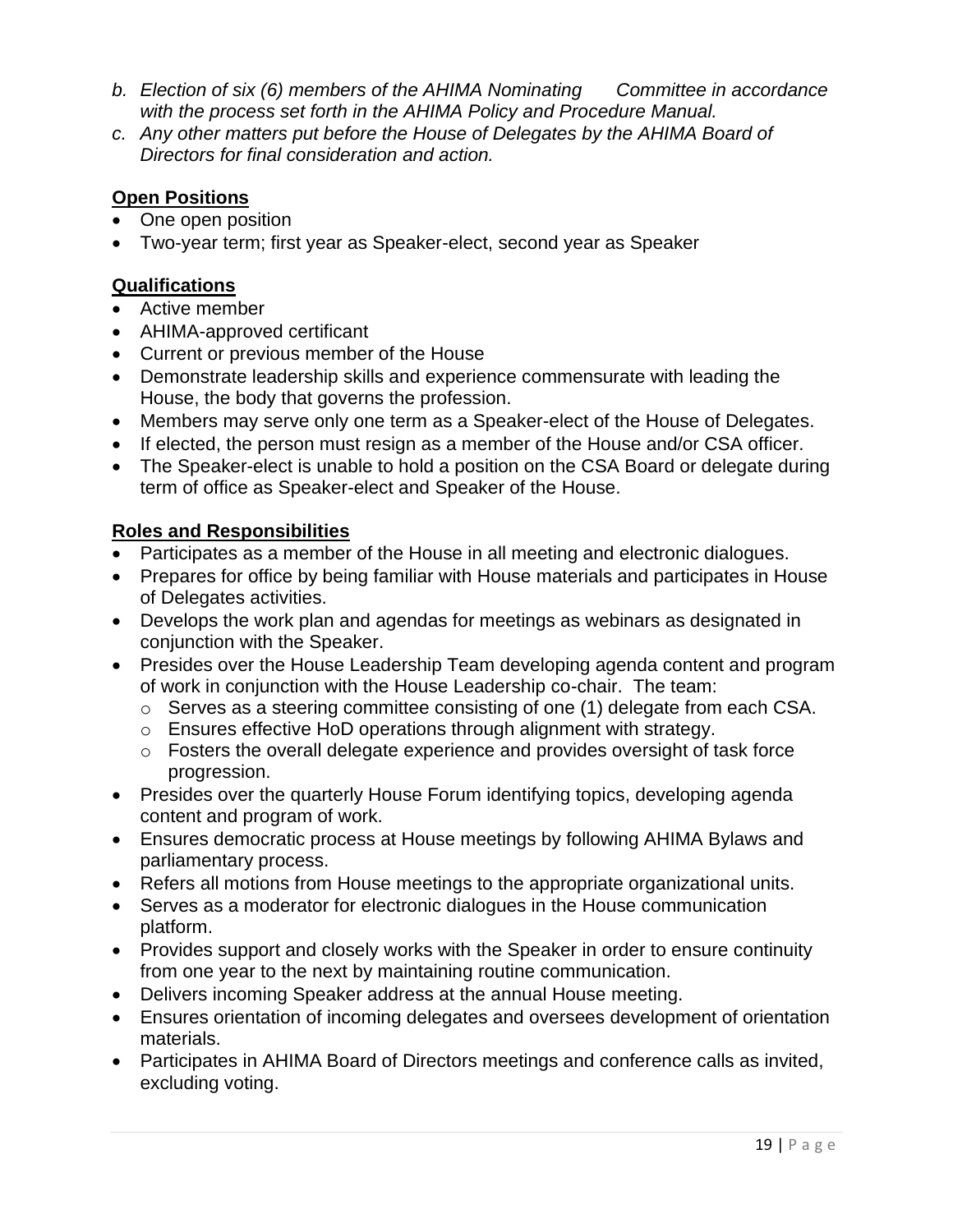• Performs additional functions, as needed, to assist in facilitating work of the House of Delegates.

#### **General Expectations**

- Understands and articulates AHIMA's mission, vision, values, strategies, policies, programs, services, and strengths.
- Mentors future Association leaders.
- Serves in leadership position and undertakes special assignments willingly and enthusiastically.
- Represents the Association when called upon to do so.
- Becomes informed about and follows relevant trends in healthcare and HIM.
- Refers matters of potential significance to the AHIMA President/Chair and the Chief Executive Officer.
- Expresses opinions for the good of the Association, rather than to advance one's personal agenda.
- Suggest possible nominees for the Board, councils, committees, and task forces and submit names of individuals who should be recognized through awards and other forms of recognition.
- Communicates between regularly scheduled meetings, by
	- $\circ$  Participating in conference calls collectively or as part of a team
	- o Answering correspondence promptly

# **Time & Travel Commitment**

Guest on the Board of Directors:

• Approximately 21 in-person meeting days per year, including 5 Board meetings. Three are in conjunction with other meetings; Advocacy Summit, CSA Leadership Symposium, and AHIMA Conference.

Serving as Speaker-elect:

- Monthly calls for the House of Delegates, planning calls, and House Speaker/Speaker-elect calls.
- In addition to meetings, 2-4 hours per month individual time for researching information, talking/corresponding with delegates and House co-chairs.

The Speaker-elect position serves as ex-officio member of the House without vote. The Speaker-elect shall assume the office of the Speaker upon the expiration of the Speaker's term of office or in the event of a vacancy in the office. The Speaker-elect shall act in place of the Speaker in the event of the Speaker's absence and shall exercise such other duties as may be delegated to the office by the House.

The Speaker-elect may be called on to attend Board meetings, related House meetings, and other meetings in preparation for the role as Speaker of the House.

#### **Attributes**

- HIM Industry knowledge / experience
- Innovator, change transformation leader
- Strategic thinker; Adept at strategic planning
- Knows the difference between governance and management, knows how to differentiate the important from the unimportant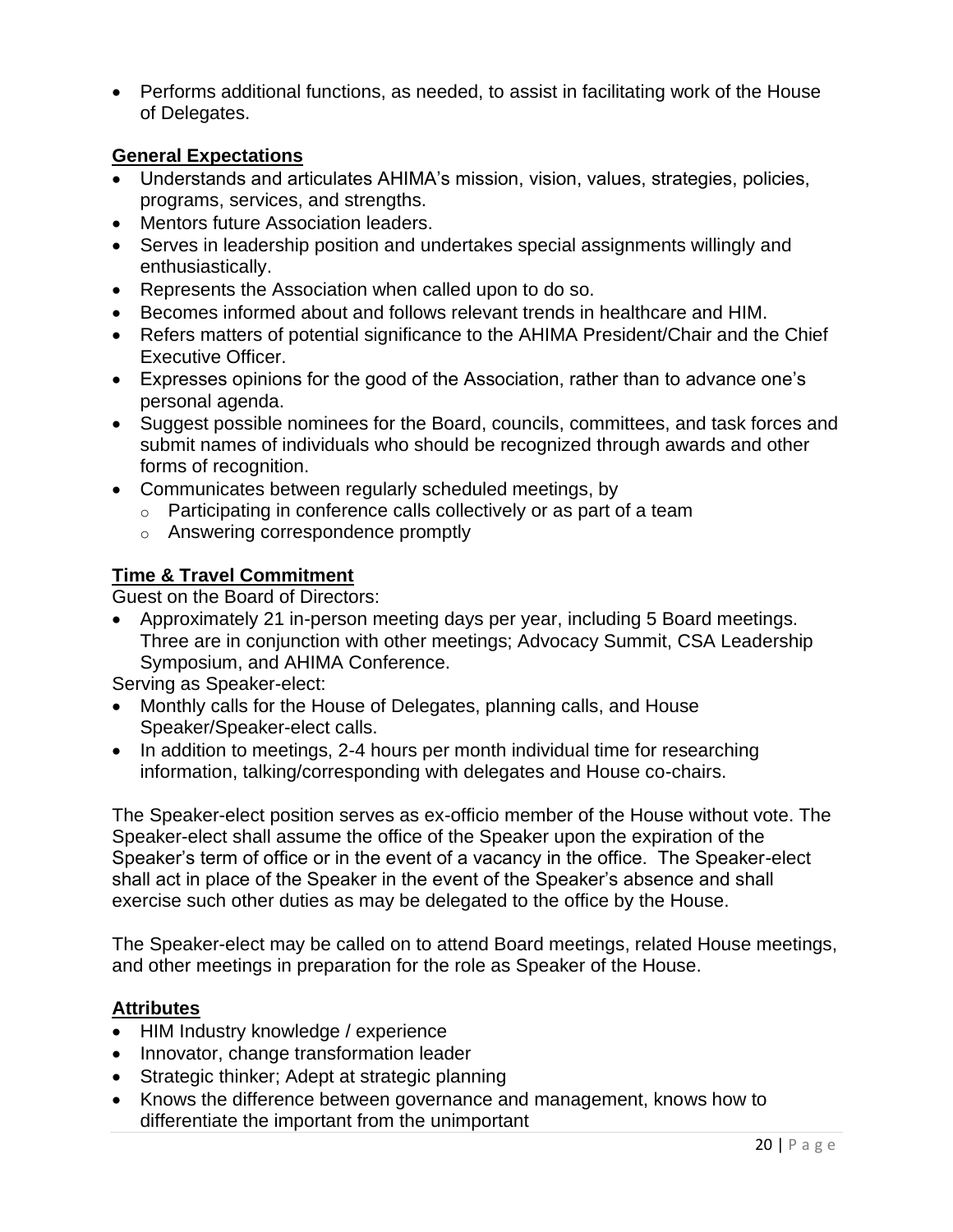- Creative problem solver
- Experience leading and managing teams, ability to work with and be supportive of staff
- Adept at financial planning and understands and interprets financial statements
- Knows how to build and cultivate partnerships with stakeholders
- Knows how to be a team player: when to listen and when to speak up and ability to work to build consensus through collaboration
- Effective communication and presentation skills
- Ability to work with diverse groups and ideas in a constructive way, respects diversity and fosters inclusion
- Possesses openness, transparency, honesty, is optimistic yet realistic, and subscribes to and practices a high moral standard
- Values personal growth and learning, particularly covering matters confronting the Board and AHIMA, is personally challenged by what is best for AHIMA and the profession, accepts that the Board has the authority and that the individual Board members have none, understands the complexity of challenges facing AHIMA
- Able to be decisive and comfortable with large-scale decisions as well as adapt

Please see the **[2023 AHIMA Board of Directors Competencies](#page-24-0)** for this list and priority rank of the competencies to assess your competency in each area.

#### **Role as Speaker of the House of Delegates**

After serving as Speaker-elect, the member becomes the Speaker of the House of Delegates. The Speaker serves a one-year term and presides over the House while serving as the primary liaison between the House and the Board of Directors (BOD). The Speaker shall not be eligible for election as an officer of the Board of Directors while serving as Speaker, as outlined in the AHIMA Bylaws.

#### **General Expectations**

• Same as above

# **Roles and Responsibilities**

#### **House of Delegates**

- Presides over the House.
- Presides over the annual House meeting and delivers the Speaker address.
- Develops the work plan and agendas for meetings as webinars as designated.
- Participates as a member of the House in all meeting and electronic dialogues.
- Prepares for office by being familiar with House materials and participates in House of Delegates activities.
- Preside over the Envisioning Collaborative Team; developing agenda content and program of work in conjunction with the Envisioning Collaborative co-chair. The team:
	- $\circ$  Serves as a "think tank" composed of delegates, subject matter experts, and industry leaders bringing forward a robust exchange of perspectives, innovation, and ideas that inform strategy and enable solutions and sound decisions advancing the profession.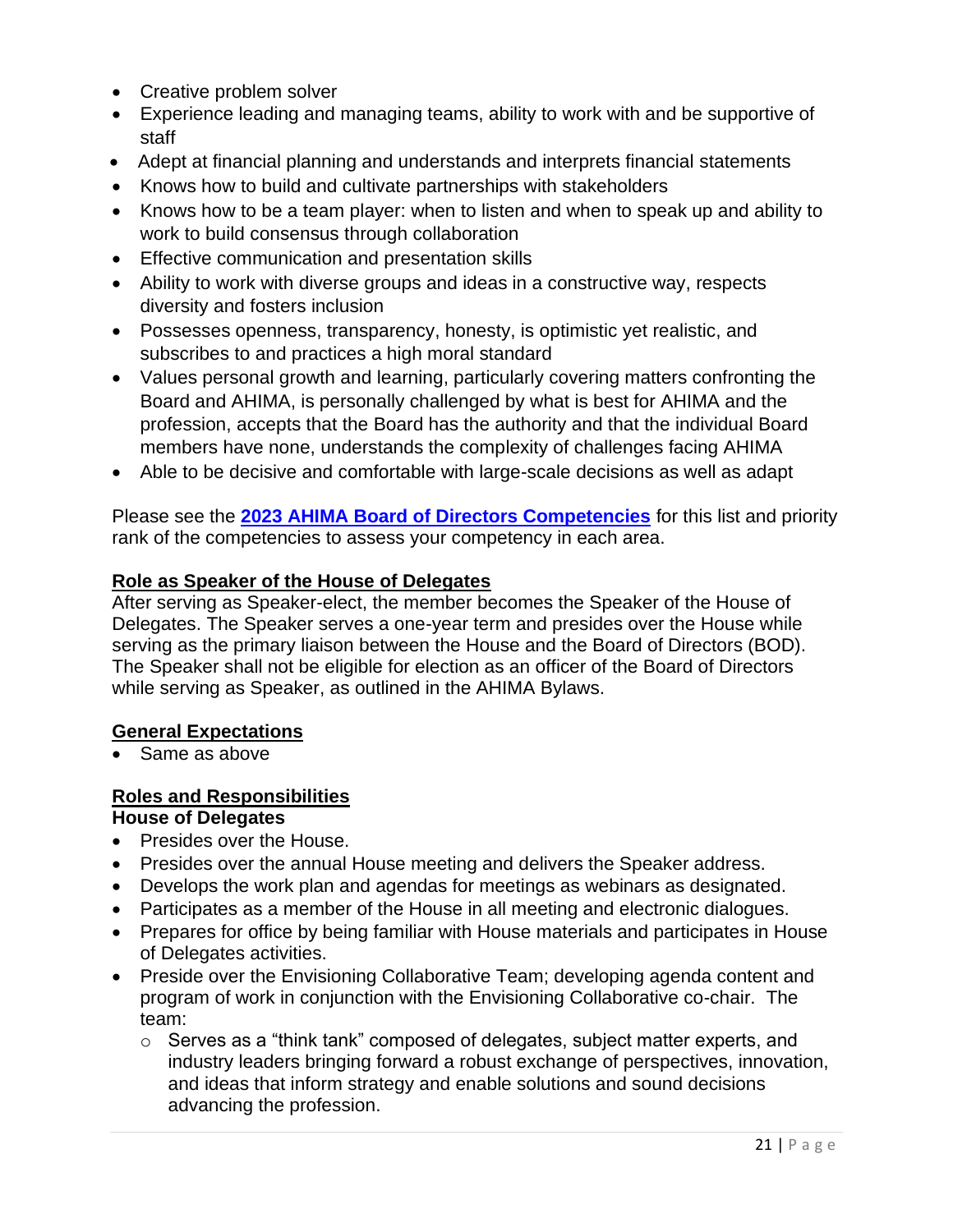- Develops the Environmental Scan Report used by the BOD to develop and refine AHIMA's strategy.
- Performs additional functions, as needed, to assist in facilitating work of the House of Delegates.
- Ensures democratic process at House meetings by following AHIMA Bylaws and parliamentary process.
- Refers all motions from House meetings to the appropriate organizational units.
- Serves as a moderator for electronic dialogues in the House communication platform.
- Works together with AHIMA President/Chair-elect on committee and House co-chair appointments.
- Provides support and closely working with the Speaker-elect in order to ensure continuity is kept from one year to the next by maintaining routine communication.
- Ensures orientation of incoming delegates and oversees development of orientation materials.
- Serves ex officio with vote, as a member of the Board of Directors. The Board of Directors meets at least four times a year and follows Article V of the AHIMA Bylaws.

# **Time & Travel Commitment**

Serving on the Board of Directors:

- Approximately 14 in-person meeting days per year, including 3 Board meetings. One is in conjunction with AHIMA Conference.
- Monthly conference calls for the Governance Committee.
- Bi-monthly calls with the President/Chair-elect
- In addition to meetings, 2-4 hours per month individual time for researching information, talking/corresponding with other Board members.

Serving as Speaker:

- Monthly calls for the House of Delegates, planning calls, and House Speaker/Speaker-elect calls.
- In addition to meetings, 2-4 hours per month individual time for researching information, talking/corresponding with delegates and House co-chairs.
- Prepare for and participate in Board, Committee, and other meetings, including the Advocacy Summit in Washington, DC, the July CSA Leadership Symposium in Chicago and the AHIMA Conference.
- Monitor the Board of Directors activities on at least a weekly basis.
- Ask timely and substantive questions at Board, committee, and other meetings consistent with your conscience and convictions, while supporting the majority decision on issues decided by the Board.
- Maintain confidentiality of the board's executive sessions and speak for the Board or AHIMA only when authorized to do so.
- Attends the Board retreat in January, the BOD meetings in March, July and in conjunction with the AHIMA Conference.
- Participates in meetings involving issues of a critical nature requiring close Board coordination.
- Prepares for BOD meetings by being familiar with HoD materials.
- Supports an atmosphere in which every member of the board can actively and fully participate.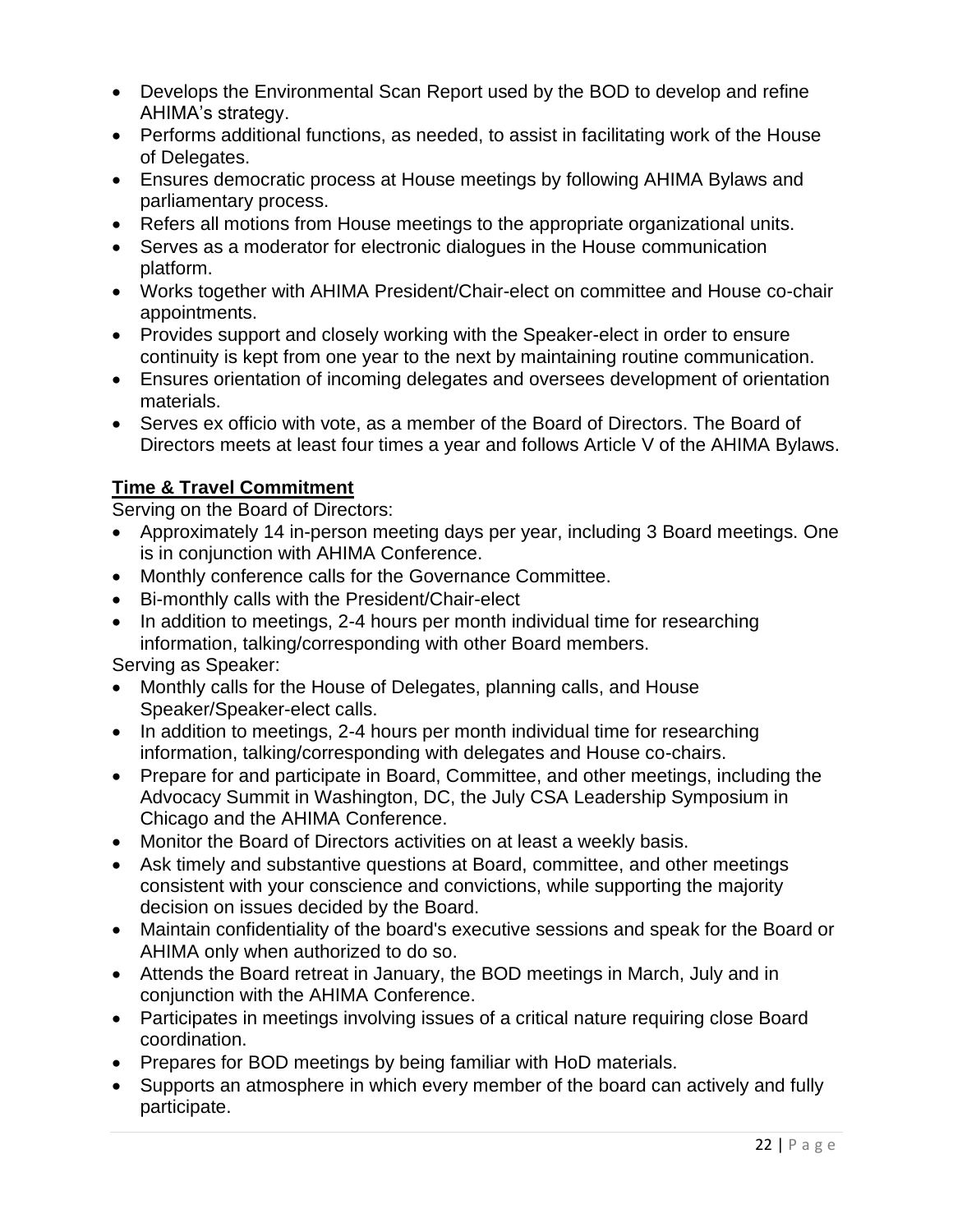- Communicates between regularly scheduled meetings, by
	- $\circ$  Participating in conference calls collectively or as part of a team
	- o Monitoring the Board of Directors communication timely
	- o Answering correspondence promptly
- Liaison Roles and Special Assignments
	- o Serving on one of the Board Committees and on special committees as assigned.
	- o Speaking to groups of members at component state association or other meetings, as requested.
	- o Serving as liaison from the Board of Directors to committees, councils, task forces and other bodies
	- o Representing AHIMA with alliance and other groups.
- Avoiding Conflicts
	- $\circ$  Serve AHIMA as a whole rather than any special interest group or constituency.
	- $\circ$  Avoid even the appearance of a conflict of interest that might embarrass the board or AHIMA and disclose any possible conflicts to the Board in a timely fashion.
	- $\circ$  Maintain independence and objectivity and do what a sense of fairness, ethics, and personal integrity dictate.
	- $\circ$  Understand fully, comply with, and adhere to the terms and spirit of AHIMA's conflicts of interest and dualities and confidentiality and nondisclosure agreements.

## • **Fiduciary Responsibilities**

- $\circ$  Exercise prudence with the Board in the control, transfer, and investment of funds.
- $\circ$  Consider the impact of each recommendation and decision on AHIMA's mission and resources.
- o Adhere to expense guidelines and expense reporting procedures.
- o Read and understand the AHIMA financial statements and status, and otherwise help the board fulfill its fiduciary responsibility.

#### • **Fundraising**

- $\circ$  Give an annual gift to the AHIMA Foundation according to personal means.
- $\circ$  Assist the Foundation and staff by supporting fundraising strategies through personal influence with others (corporations, individuals, and foundations).

Please see the **[2023 AHIMA Board of Directors Competencies](#page-24-0)** for this list and priority rank of the competencies to assess your competency in each area.

*Italicized information* is from the [AHIMA Bylaws](file:///C:/Users/bryantl/AppData/Local/Microsoft/Windows/INetCache/Content.Outlook/5H6PTV4O/AHIMA%20Bylaws) on the position of Speaker, House of Delegates and Director on the AHIMA Board of Directors.

#### [More information on the House of Delegates](https://www.ahima.org/who-we-are/governance/house-of-delegates/)

All nominees are required to complete the [Participation Agreement for Directors](https://www.ahima.org/media/kahfwquf/participation-agreemnt-board-revised-112119.pdf) along with the application. Submit to [profession.governance@ahima.org](mailto:profession.governance@ahima.org) no later than March 31, 2022.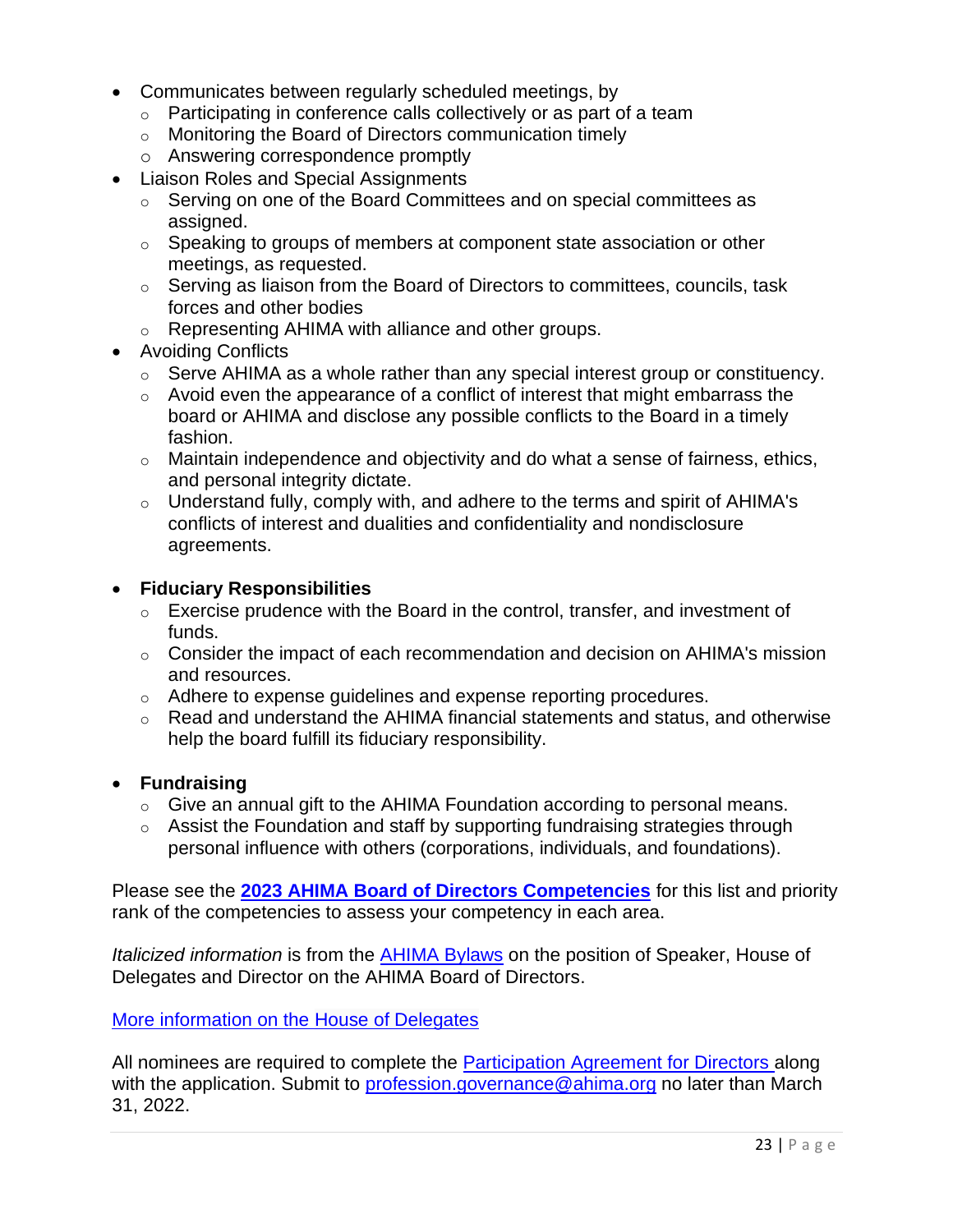# <span id="page-24-0"></span>**2023 AHIMA Board Competencies**

Below are identified competencies that are needed for members considering service on the AHIMA Board of Directors in the roles of AHIMA President/Chair-elect, Director, and Speaker. Review this list to see what the top competencies are needed for the positions, especially as President/Chair-elect. Also, please use this to assess your competency in each area. The Nominating Committee will be assessing nominees based on these competencies.

| <b>Priority Legend</b>         |  |
|--------------------------------|--|
| <b>Essential</b>               |  |
| <b>High priority</b>           |  |
| <b>Minimum</b><br>expectations |  |

| Competency |                                                                                               | Priority       |
|------------|-----------------------------------------------------------------------------------------------|----------------|
|            | HIM Industry knowledge / experience                                                           | 1              |
|            | Understanding of the healthcare ecosystem and the impact on AHIMA and the<br>$\circ$          |                |
|            | HIM profession (including policy and legislation)                                             |                |
|            | Experienced in a field or endeavor that contributes to the disciplines that affect<br>$\circ$ |                |
|            | AHIMA and the HIM profession (i.e., advocacy, certification, CDI, coding,                     |                |
|            | compliance, corporate management, information technology, privacy and                         |                |
|            | security, public policy, and revenue cycle)                                                   |                |
|            | Understanding of members' demographics and needs<br>$\circ$                                   |                |
|            | Innovator, change transformation leader                                                       | 3              |
| $\bullet$  | Strategic thinker; Adept at strategic planning                                                | 3              |
| $\bullet$  | Knows the difference between governance and management, knows how to                          | 3              |
|            | differentiate the important from the unimportant                                              |                |
| $\bullet$  | Creative problem solver                                                                       | $\overline{2}$ |
| $\bullet$  | Experience leading and managing teams, ability to work with and be supportive of              | $\mathbf{1}$   |
|            | staff                                                                                         |                |
| $\bullet$  | Adept at financial planning and understands and interprets financial statements               | $\overline{2}$ |
| $\bullet$  | Knows how to build and cultivate partnerships with stakeholders                               | 3              |
| $\bullet$  | Knows how to be a team player: when to listen and when to speak up and ability to             | $\mathbf{1}$   |
|            | work to build consensus through collaboration                                                 |                |
| ٠          | Effective communication and presentation skills                                               | $\overline{2}$ |
| $\bullet$  | Ability to work with diverse groups and ideas in a constructive way, respects diversity       | $\overline{2}$ |
|            | and fosters inclusion                                                                         |                |
| $\bullet$  | Possesses openness, transparency, honesty, is optimistic yet realistic, and subscribes        | $\overline{3}$ |
|            | to and practices a high moral standard                                                        |                |
| $\bullet$  | Values personal growth and learning, particularly covering matters confronting the            | $\overline{2}$ |
|            | Board and AHIMA, is personally challenged by what is best for AHIMA and the                   |                |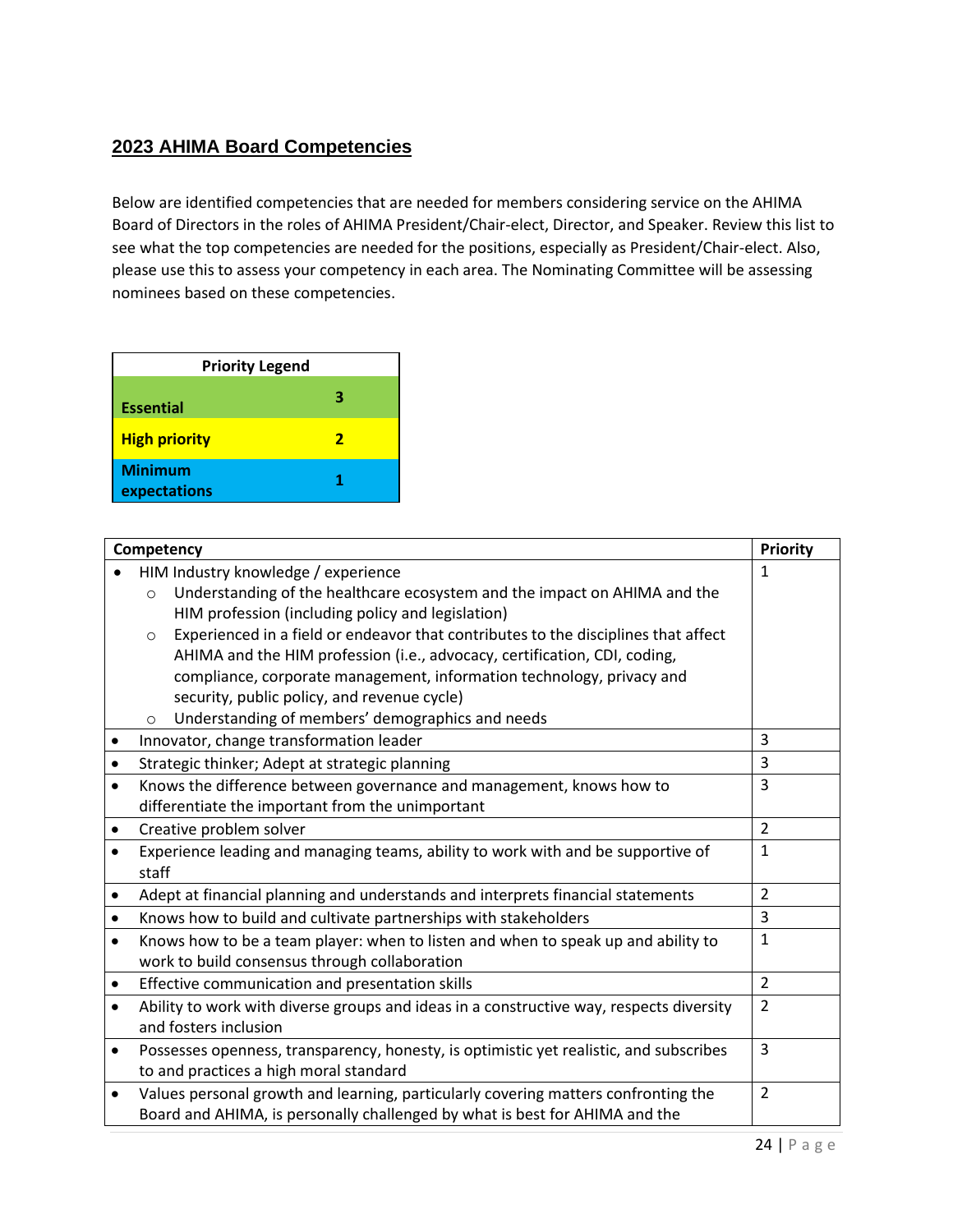| profession, accepts that the Board has the authority and that the individual Board<br>members have none, understands the complexity of challenges facing AHIMA |  |
|----------------------------------------------------------------------------------------------------------------------------------------------------------------|--|
| Able to be decisive and comfortable with large-scale decisions as well as adaptable in<br>decision-making.                                                     |  |

# <span id="page-25-0"></span>**2023 AHIMA CCHIIM Competencies**

Below are identified competencies that are needed for members considering serving on the AHIMA Commission on Certification for Health Informatics and Information Management (CCHIIM). Review this list to see what the top competencies are needed for the position. Also, please use this to assess your competency in each area. The Nominating Committee will be assessing nominees based on these competencies.

| <b>Priority Legend</b>                |   |
|---------------------------------------|---|
| <b>Essential</b>                      |   |
| <b>High priority</b>                  | 7 |
| <b>Minimum</b><br><b>Expectations</b> |   |

|   | Competency                                                                                                                                                                                                                                                                                                                                                                                                                                                                                                                                            | <b>Priority</b> |
|---|-------------------------------------------------------------------------------------------------------------------------------------------------------------------------------------------------------------------------------------------------------------------------------------------------------------------------------------------------------------------------------------------------------------------------------------------------------------------------------------------------------------------------------------------------------|-----------------|
|   | HIM Industry knowledge / experience<br>Understanding of the healthcare ecosystem and the impact on AHIMA and the<br>$\circ$<br>HIM profession (including policy and legislation)<br>Experienced in a field or endeavor that contributes to the disciplines that<br>$\circ$<br>affect AHIMA and the HIM profession (i.e., advocacy, certification, CDI, coding,<br>compliance, corporate management, information technology, privacy and<br>security, public policy, and revenue cycle)<br>Understanding of members' demographics and needs<br>$\circ$ | $\mathcal{P}$   |
|   | Innovator, change transformation leader                                                                                                                                                                                                                                                                                                                                                                                                                                                                                                               | 3               |
|   | 3<br>Strategic thinker; Adept at strategic planning                                                                                                                                                                                                                                                                                                                                                                                                                                                                                                   |                 |
|   | $\overline{2}$<br>Knows the difference between policy decisions and operations, knows how to<br>differentiate the important from the unimportant                                                                                                                                                                                                                                                                                                                                                                                                      |                 |
|   | Creative problem solver                                                                                                                                                                                                                                                                                                                                                                                                                                                                                                                               | $\overline{2}$  |
|   | $\mathbf{1}$<br>Experience leading and managing teams, ability to work with and be supportive of<br>staff                                                                                                                                                                                                                                                                                                                                                                                                                                             |                 |
| ٠ | $\overline{2}$<br>Knows how to be a team player: when to listen and when to speak up and ability to<br>work to build consensus through collaboration                                                                                                                                                                                                                                                                                                                                                                                                  |                 |
| ٠ | $\mathbf{1}$<br>Effective communication and presentation skills                                                                                                                                                                                                                                                                                                                                                                                                                                                                                       |                 |
|   | $\overline{2}$<br>Ability to work with diverse groups and ideas in a constructive way, respects<br>diversity and fosters inclusion                                                                                                                                                                                                                                                                                                                                                                                                                    |                 |
| ٠ | Possesses openness, transparency, honesty, is optimistic yet realistic, and<br>subscribes to and practices a high moral standard                                                                                                                                                                                                                                                                                                                                                                                                                      | $\overline{2}$  |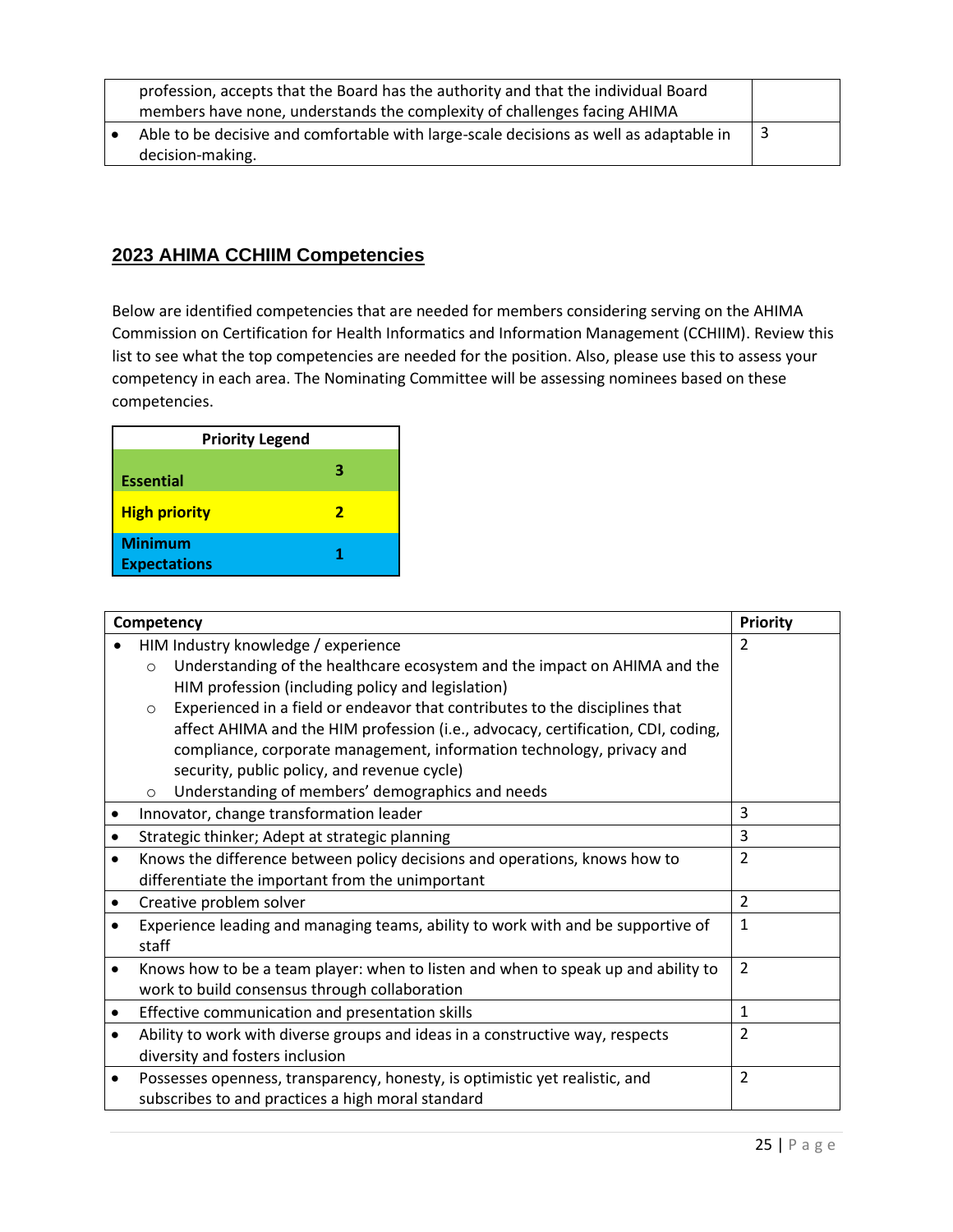| Values personal growth and learning, particularly covering matters confronting the<br>CCHIIM and AHIMA, is personally challenged by what is best for AHIMA and the<br>profession, accepts that the CCHIIM exists to serve the public (not limited to the<br>AHIMA membership), understands the complexity of challenges facing AHIMA |  |
|--------------------------------------------------------------------------------------------------------------------------------------------------------------------------------------------------------------------------------------------------------------------------------------------------------------------------------------|--|
| Able to be decisive and comfortable with large-scale decisions, as well as adapt                                                                                                                                                                                                                                                     |  |
| Future thinking (awareness of emerging roles and functions)                                                                                                                                                                                                                                                                          |  |
| Healthcare industry knowledge (not just HIM)                                                                                                                                                                                                                                                                                         |  |
| Understanding of the role of lifelong learning, continuing education, and<br>workforce/professional development                                                                                                                                                                                                                      |  |
| Global market perspective in HIM is a plus                                                                                                                                                                                                                                                                                           |  |

# <span id="page-26-0"></span>**2023 AHIMA CEE Competencies**

Below are identified competencies that are needed for members considering serving on the AHIMA Council for Excellence in Education. Review this list to see what the top competencies are needed for the position. Also, please use this to assess your competency in each area. The AHIMA Nominating Committee will be assessing nominees based on these competencies.

| <b>Priority Legend</b>                |   |
|---------------------------------------|---|
| <b>Essential</b>                      | в |
| <b>High priority</b>                  | 2 |
| <b>Minimum</b><br><b>Expectations</b> |   |

| Competency |                                                                                         | Priority |
|------------|-----------------------------------------------------------------------------------------|----------|
|            | HIM Industry knowledge / experience                                                     |          |
|            | Understanding of the healthcare ecosystem and the impact on AHIMA and the<br>$\circ$    |          |
|            | HIM profession (including policy and legislation)                                       |          |
|            | Understanding of members' demographics and needs<br>$\circ$                             |          |
|            | Innovator, change transformation leader                                                 | 3        |
|            | Strategic thinker; Adept at strategic planning                                          | 3        |
|            | 2<br>Knows the difference between governance and management, knows how to               |          |
|            | differentiate the important from the unimportant                                        |          |
|            | Creative problem solver                                                                 | 2        |
|            | Experience leading and managing teams, ability to work with and be supportive of        |          |
|            | staff                                                                                   |          |
|            | Knows how to be a team player: when to listen and when to speak up and ability to       |          |
|            | work to build consensus through collaboration                                           |          |
| $\bullet$  | Effective communication and presentation skills                                         | 1        |
|            | Ability to work with diverse groups and ideas in a constructive way, respects diversity |          |
|            | and fosters inclusion                                                                   |          |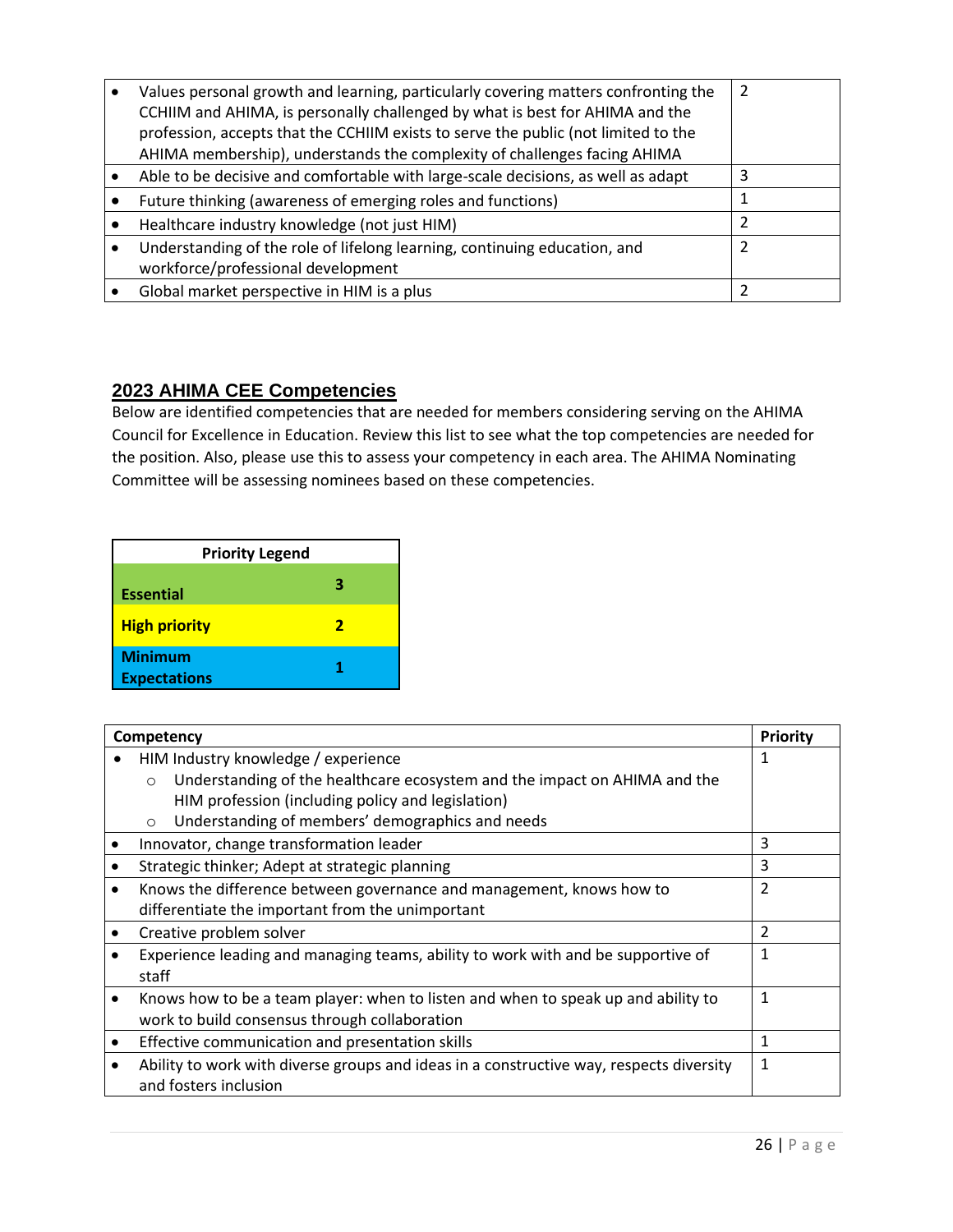| Possesses openness, transparency, honesty, is optimistic yet realistic, and subscribes<br>to and practices a high moral standard                                                                                                                   |  |
|----------------------------------------------------------------------------------------------------------------------------------------------------------------------------------------------------------------------------------------------------|--|
| Values personal growth and learning, particularly covering matters confronting AHIMA   1<br>and the profession, is personally challenged by what is best for education and the<br>workforce, understands the complexity of challenges facing AHIMA |  |
| Able to be decisive and comfortable with large-scale decisions, as well as adapt                                                                                                                                                                   |  |

# <span id="page-27-0"></span>**Timeline for the 2022 Nomination and Election Process**

*(Please note some logistics and dates within this timeline are subject to change)*

|                                  | AHIMA Elected Positions informational Webinar offered to all                                                                                                                                                                                                                                                                                                                                                                                                                                                                                                                                                                                                                 |
|----------------------------------|------------------------------------------------------------------------------------------------------------------------------------------------------------------------------------------------------------------------------------------------------------------------------------------------------------------------------------------------------------------------------------------------------------------------------------------------------------------------------------------------------------------------------------------------------------------------------------------------------------------------------------------------------------------------------|
| January 18, 2022, 2 pm           | AHIMA members. Please contact                                                                                                                                                                                                                                                                                                                                                                                                                                                                                                                                                                                                                                                |
|                                  | profession.governance@ahima.org if you would like to receive a                                                                                                                                                                                                                                                                                                                                                                                                                                                                                                                                                                                                               |
|                                  | recording                                                                                                                                                                                                                                                                                                                                                                                                                                                                                                                                                                                                                                                                    |
|                                  | Deadline for submitting the Volunteer Application. (Link to be<br>posted on https://www.ahima.org/who-we-are/volunteer/ mid-<br>January)                                                                                                                                                                                                                                                                                                                                                                                                                                                                                                                                     |
| March 31, 2022 at 11:45<br>pm CT | Applicants will need to respond to two-three (2-3) application<br>questions and must submit a resume or CV, three current<br>letters of recommendation, and a photo. All documents are<br>required by the application deadline.<br>All recommendation letters must be signed by the<br>recommender, and if possible, on letterhead.<br>Members from the following groups are not eligible to write<br>$\bullet$<br>letters of recommendation: Nominating Committee, Board<br>of Directors, Foundation Board of Directors, CCHIIM,<br>CEE, AHIMA staff.<br>For AHIMA Board and Speaker-elect nominees, you must<br>also submit the "Disclosure of Interest Form for Nominees. |
|                                  | Request this from profession.governance@ahima.org.                                                                                                                                                                                                                                                                                                                                                                                                                                                                                                                                                                                                                           |
|                                  | The AHIMA Nominating Committee conducts telephone interviews                                                                                                                                                                                                                                                                                                                                                                                                                                                                                                                                                                                                                 |
| April                            | with all nominees. Each nominee will have a 30–45-minute                                                                                                                                                                                                                                                                                                                                                                                                                                                                                                                                                                                                                     |
|                                  | interview with two members of the AHIMA Nominating Committee.                                                                                                                                                                                                                                                                                                                                                                                                                                                                                                                                                                                                                |
|                                  | The AHIMA Nominating Committee meets to select the 2022 Ballot<br>Candidates.                                                                                                                                                                                                                                                                                                                                                                                                                                                                                                                                                                                                |
| May 9-10, 2022                   | Nominees for the position of President/Chair-elect will have<br>$\bullet$<br>an interview with the AHIMA Nominating Committee via<br>teleconference.                                                                                                                                                                                                                                                                                                                                                                                                                                                                                                                         |
|                                  | Nominees will be notified at the meeting's conclusion if selected for<br>the Ballot or not.                                                                                                                                                                                                                                                                                                                                                                                                                                                                                                                                                                                  |